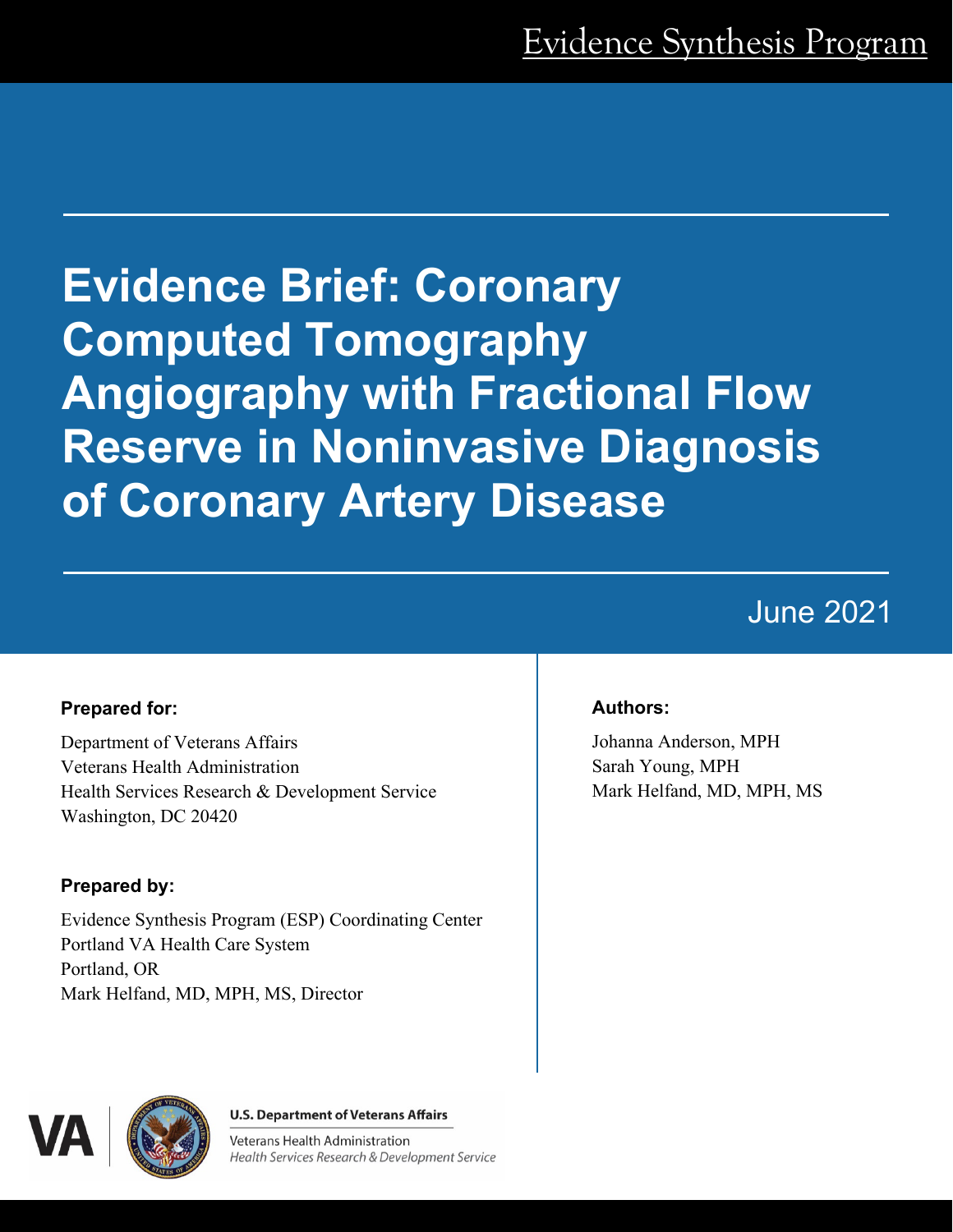KI

## **PREFACE**

The VA Evidence Synthesis Program (ESP) was established in 2007 to provide timely and accurate syntheses of targeted healthcare topics of importance to clinicians, managers, and policymakers as they work to improve the health and healthcare of Veterans. These reports help:

- Develop clinical policies informed by evidence;
- Implement effective services to improve patient outcomes and to support VA clinical practice guidelines and performance measures; and
- Set the direction for future research to address gaps in clinical knowledge.

The program is composed of three ESP Centers across the US and a Coordinating Center located in Portland, Oregon. Center Directors are VA clinicians and recognized leaders in the field of evidence synthesis with close ties to the AHRQ Evidence-based Practice Center Program. The Coordinating Center was created to manage program operations, ensure methodological consistency and quality of products, and interface with stakeholders. To ensure responsiveness to the needs of decision-makers, the program is governed by a Steering Committee composed of health system leadership and researchers. The program solicits nominations for review topics several times a year via the [program website.](https://www.hsrd.research.va.gov/publications/esp/TopicNomination.cfm)

Comments on this evidence report are welcome and can be sent to Nicole Floyd, Deputy Director, ESP Coordinating Center at [Nicole.Floyd@va.gov.](mailto:Nicole.Floyd@va.gov)

**Recommended citation:** Anderson J, Young S, Helfand M. Evidence Brief: Coronary Computed Tomography Angiography with Fractional Flow Reserve in Noninvasive Diagnosis of Coronary Artery Disease. Washington, DC: Evidence Synthesis Program, Health Services Research and Development Service, Office of Research and Development, Department of Veterans Affairs. VA ESP Project #09-199; 2021. Available at: [https://www.hsrd.research.va.gov/publications/esp/reports.cfm.](https://www.hsrd.research.va.gov/publications/esp/reports.cfm)

This report is based on research conducted by the Evidence Synthesis Program (ESP) Center located at the **Portland VA Health Care System, Portland, OR,** funded by the Department of Veterans Affairs, Veterans Health Administration, Health Services Research and Development. The findings and conclusions in this document are those of the author(s) who are responsible for its contents; the findings and conclusions do not necessarily represent the views of the Department of Veterans Affairs or the United States government. Therefore, no statement in this article should be construed as an official position of the Department of Veterans Affairs. No investigators have any affiliations or financial involvement (*eg*, employment, consultancies, honoraria, stock ownership or options, expert testimony, grants or patents received or pending, or royalties) that conflict with material presented in the report.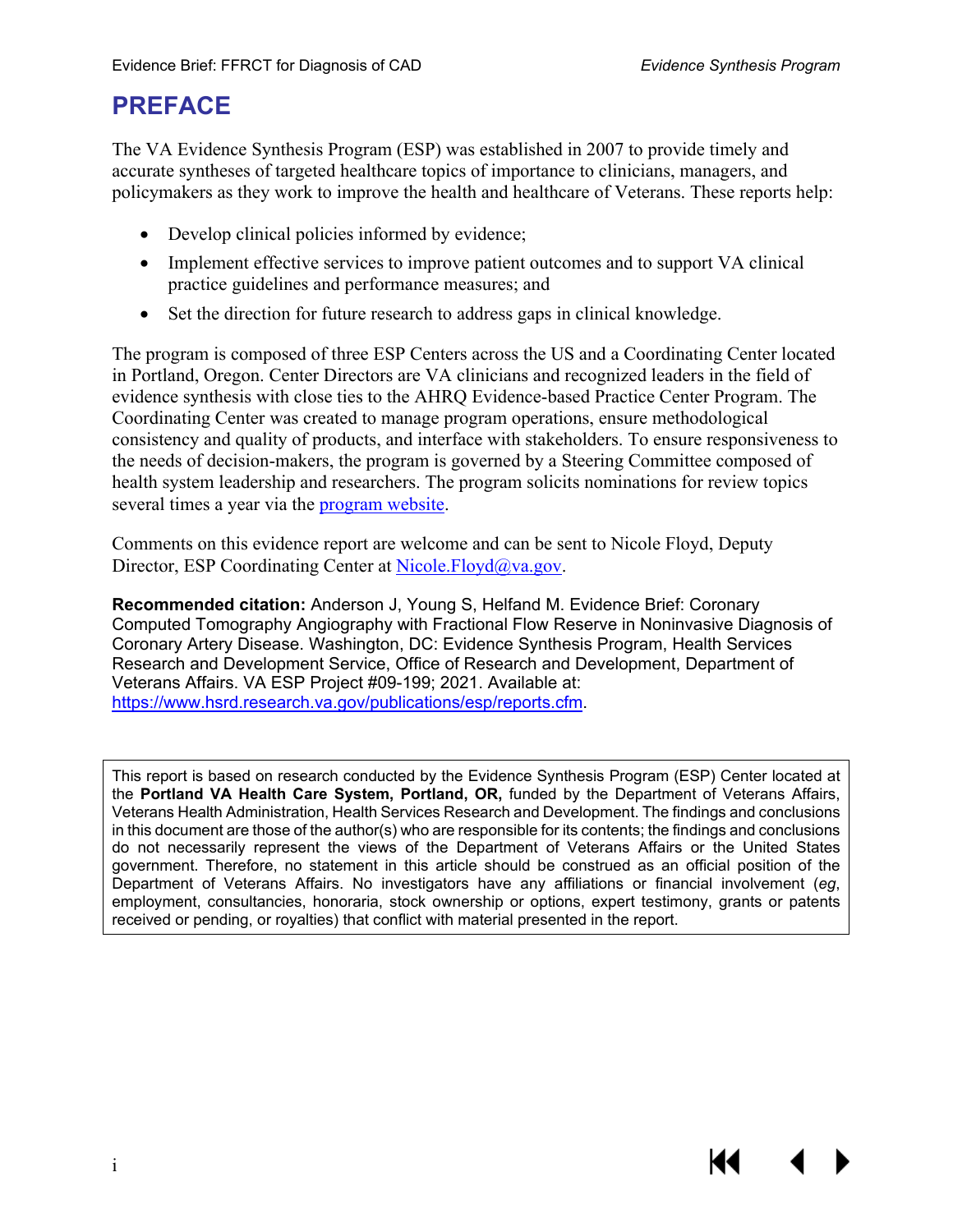## **TABLE OF CONTENTS**

| Key Question 3: Impact of HeartFlow on Clinical Outcomes and Cost 19 |  |
|----------------------------------------------------------------------|--|
|                                                                      |  |
|                                                                      |  |
|                                                                      |  |
|                                                                      |  |
|                                                                      |  |
|                                                                      |  |
|                                                                      |  |

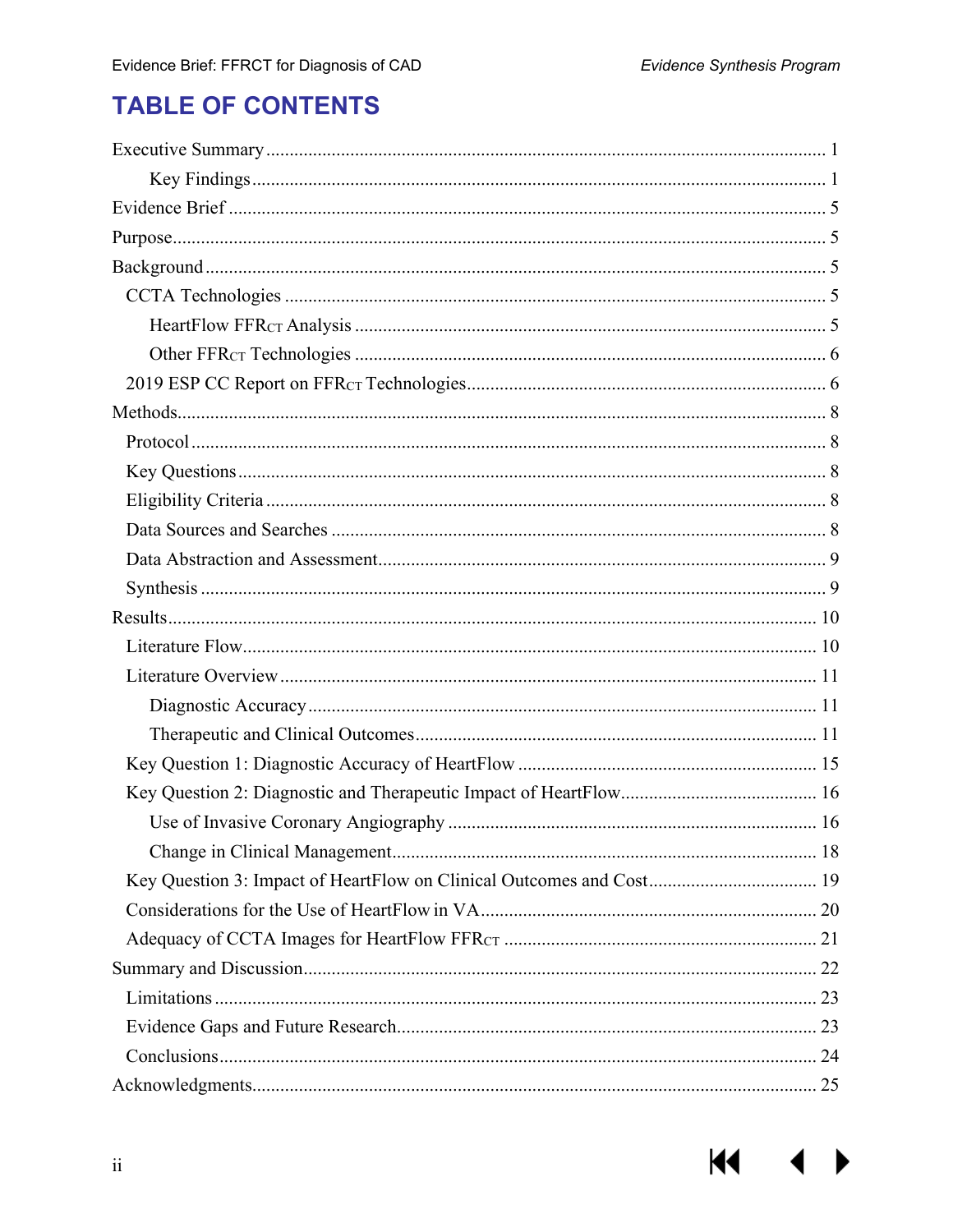$M \rightarrow$ 

|--|

## **FIGURES AND TABLES**

| Table 2. Characteristics of HeartFlow Studies with Therapeutic and/or          |
|--------------------------------------------------------------------------------|
| Table 3. Diagnostic Accuracy of HeartFlow from Included Systematic Reviews  15 |
|                                                                                |
|                                                                                |
|                                                                                |
| Figure 2. Usage of Coronary Computed Tomography Angiography (CCTA)             |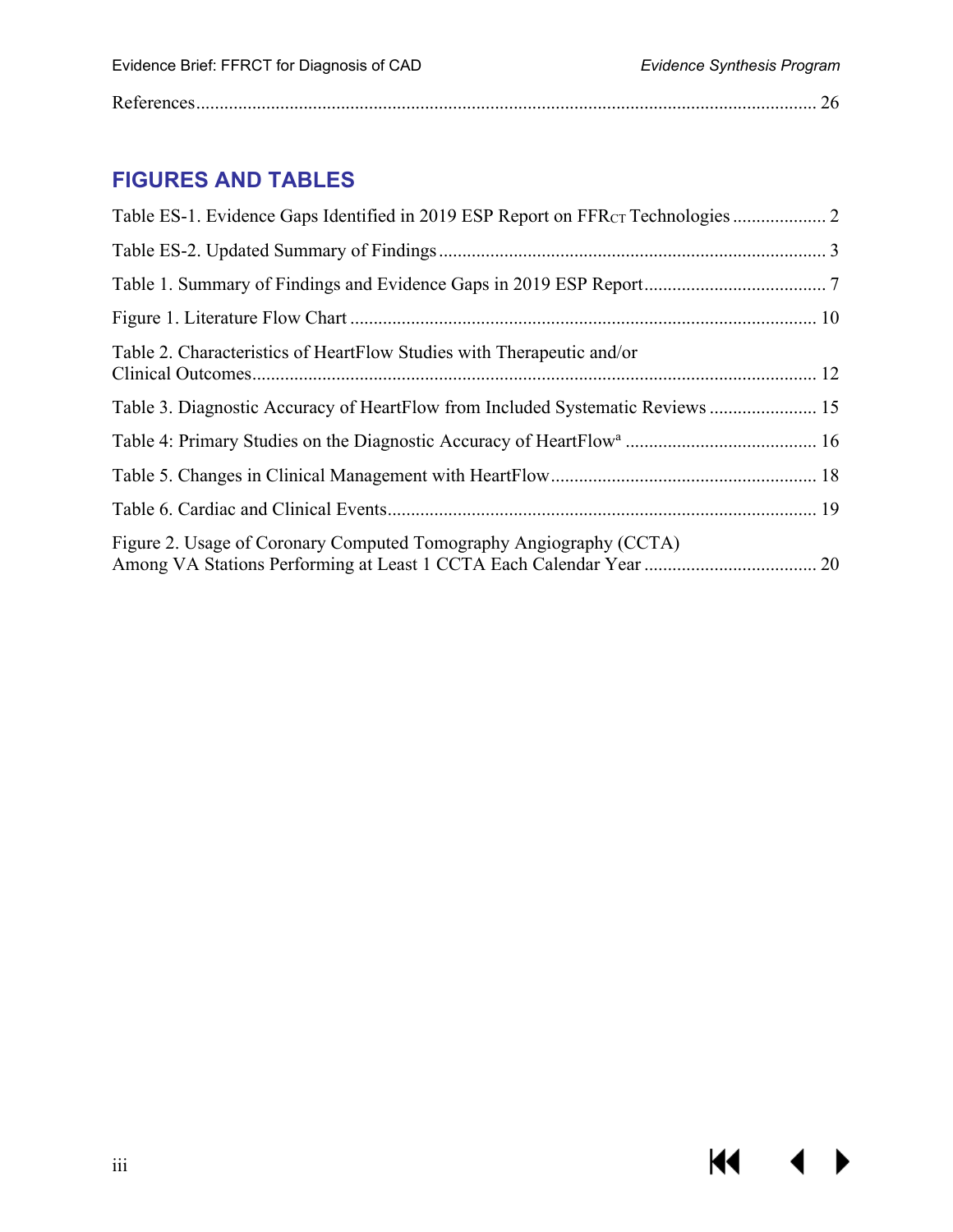## <span id="page-4-0"></span>**EXECUTIVE SUMMARY**

#### **Key Findings**

|  |  | Diagnostic accuracy |  |
|--|--|---------------------|--|
|--|--|---------------------|--|

*Previous findings:* Compared to coronary computed tomography angiography (CCTA) alone, HeartFlow FFR $_{CT}$  analysis (HeartFlow) likely has good diagnostic accuracy, and a higher specificity and similar sensitivity for identifying obstructive coronary disease when using a reference standard of invasive fractional flow reserve. *New evidence:* Several new studies agree with these findings.

• **Patients referred directly for invasive coronary angiography (ICA)** *Previous findings:* HeartFlow reduced ICA use in community settings, but the applicability to VA settings is low. *New evidence:* None

• **Patients with suspected coronary disease referred for noninvasive testing**

*Previous findings:* In community settings, HeartFlow increased ICA use compared to other noninvasive strategies. *New evidence:* None

• **Patients with suspected coronary disease referred for CCTA** *Previous findings:* None

*New evidence:* A single new study examined ICA use in patients with suspected coronary disease undergoing CCTA, but findings are limited by major methodological concerns.

#### • **Effect on cardiac events**

*Previous findings:* In the short term (90 days to 1 year), rates of cardiac events were similar in those receiving HeartFlow and those receiving other diagnostic strategies, and in patients whose clinical management plans changed after use of HeartFlow compared to those whose clinical management plans did not change with use of HeartFlow.

*New evidence:* Several new studies agree with these findings.

#### • **Future research**

Research in VA settings and comparing HeartFlow to specific noninvasive strategies is needed to determine the potential impact of HeartFlow within the VA.

#### *Background*

The Evidence Synthesis Program is responding to a request from the VA Health Services Research and Development Service (HSR&D) for an updated evidence brief on the diagnostic, therapeutic, and clinical impact of CCTA with FFR<sub>CT</sub> technologies for the diagnosis of CAD. Findings from this review will be used to inform use of  $FFR<sub>CT</sub>$ technologies in the VHA.

#### *Methods*

To identify studies, we searched MEDLINE®, Cochrane Database of Systematic Reviews, Cochrane Central Register of Controlled Trials, and other sources up to February 2021. We used prespecified criteria for study selection, data abstraction, and rating internal validity and strength of the evidence. See our PROSPERO protocol for our full methods.

Noninvasive diagnostic strategies for evaluation of patients with stable chest pain include functional imaging (single-photon emission CT, positron emission tomography scanning, pharmacologic echocardiography, *etc*), and anatomic imaging with coronary computed tomography angiography (CCTA). CCTA generally has good diagnostic accuracy, but it lacks the ability to assess the functional significance of coronary artery disease (CAD). Fractional flow reserve (FFR) measured invasively during coronary angiography is considered the gold standard for detecting hemodynamically significant CAD. Noninvasive techniques have been developed to estimate FFR from CCTA images (FFR<sub>CT</sub>) with the aim of gaining both functional and anatomical information on the extent of coronary artery narrowing and the impact on blood flow.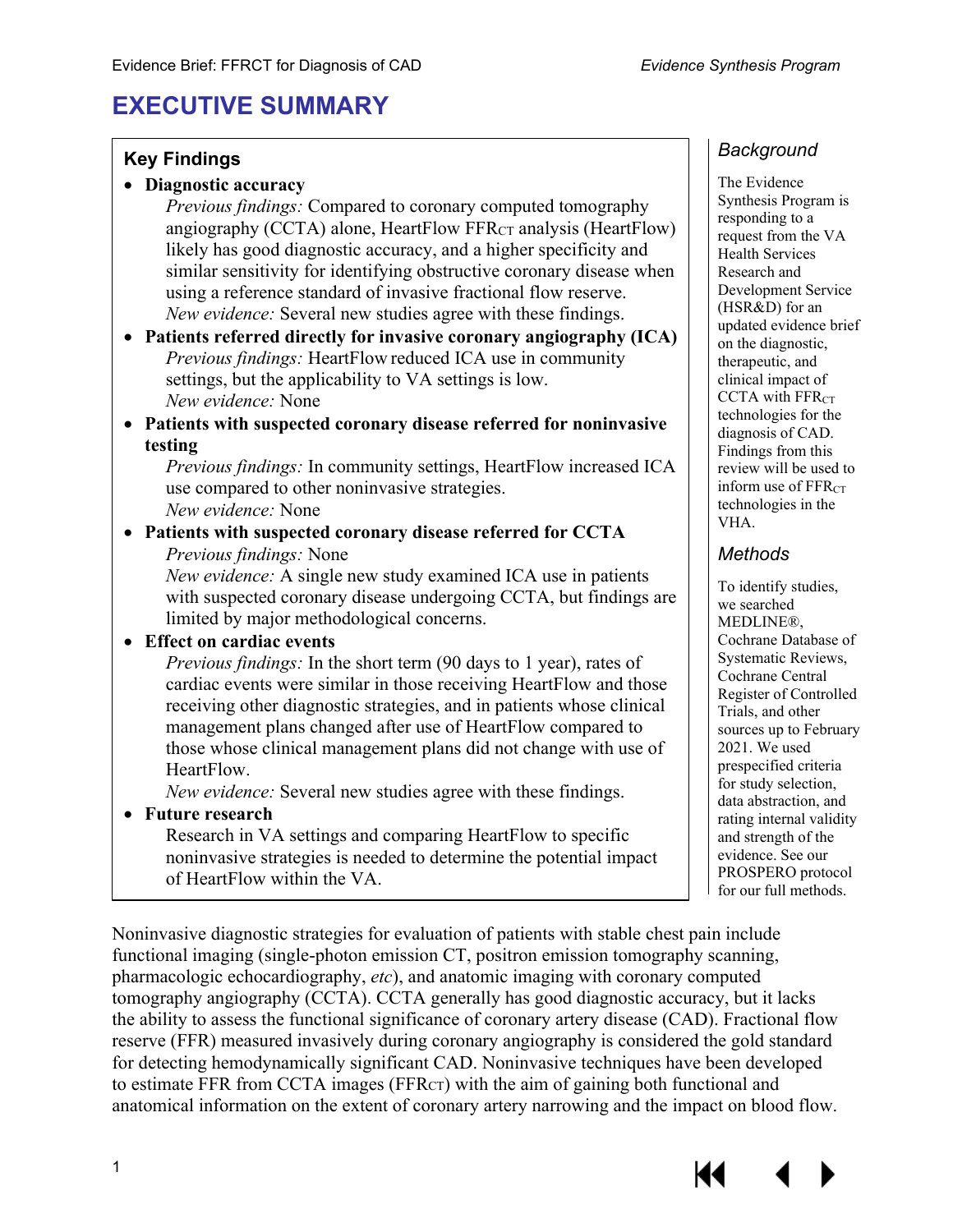HeartFlow, currently the only commercially available and FDA-cleared FFRCT technology, uses computer modeling and CCTA images to produce color-coded maps showing functionally significant coronary artery narrowing.

In 2019, the Evidence Synthesis Program (ESP) prepared a white paper report synthesizing the evidence on the diagnostic accuracy and therapeutic and clinical impact of FFR<sub>CT</sub> technologies for the diagnosis of CAD. Three clinical scenarios for the potential use of HeartFlow were identified from the literature, and, for each scenario, important gaps in the evidence were described (Table ES-1). Briefly, we found that in community settings, HeartFlow FFRCT analysis reduced the use of ICA among patients referred directly to ICA. This evidence was not applicable to the VA, where practices regarding direct referral to ICA and use of CCTA differ from those in community settings. We did not find compelling evidence that using CCTA plus HeartFlow would reduce ICA use in patients who undergo other types of noninvasive testing for suspected coronary disease.

<span id="page-5-0"></span>

| Table ES-1. Evidence Gaps Identified in 2019 ESP Report on $\mathsf{FFRcr}$ Technologies |  |  |  |
|------------------------------------------------------------------------------------------|--|--|--|
|                                                                                          |  |  |  |

| <b>Outcome</b>           |                                                                                     | <b>Evidence Gaps Identified in 2019 ESP Report</b>                                                                                                                             |  |  |
|--------------------------|-------------------------------------------------------------------------------------|--------------------------------------------------------------------------------------------------------------------------------------------------------------------------------|--|--|
| Diagnostic Accuracy      |                                                                                     | No evidence in VA.                                                                                                                                                             |  |  |
|                          | Clinical Scenario 1: HeartFlow use in patients<br>directly referred to ICA          | Evidence has low applicability to VA settings<br>because of differences in ICA referral practices<br>and use of CCTA.                                                          |  |  |
| ICA<br>Use               | Clinical Scenario 2: HeartFlow use as a<br>substitute for other noninvasive testing | No direct comparison to other noninvasive<br>strategies. Evidence has low applicability to VA<br>settings because of differences in ICA referral<br>practices and use of CCTA. |  |  |
|                          | Clinical Scenario 3: HeartFlow use in patients<br>referred for CCTA                 | No evidence.                                                                                                                                                                   |  |  |
| <b>Clinical Outcomes</b> |                                                                                     | No evidence on long-term clinical outcomes. No<br>evidence in VA settings.                                                                                                     |  |  |

*Abbreviations*: ESP=Evidence Synthesis Program, ICA=Invasive coronary angiography, VA=Veterans Administration.

The goal of the present report was to provide an updated synthesis of the evidence on the use of HeartFlow for noninvasive diagnosis of CAD, focusing on evidence that is most relevant to the VA and most applicable to evidence gaps identified in the 2019 ESP review. Based on our updated summary of findings (Table ES-2), we found that new evidence has not resolved the evidence gaps identified in the 2019 ESP report:

- **Diagnostic accuracy:** New evidence on the diagnostic accuracy of HeartFlow agreed with findings from the 2019 ESP report, confirming that HeartFlow likely has good diagnostic accuracy and a higher specificity and similar sensitivity for identifying obstructive coronary disease to that of CCTA alone. No studies were in VA settings.
- **ICA Use:** *Clinical Scenario 1:* No new evidence examined HeartFlow use in patients planned to be directly referred to ICA.

*Clinical Scenario 2:* No new evidence examined HeartFlow use as a substitute for other noninvasive testing.

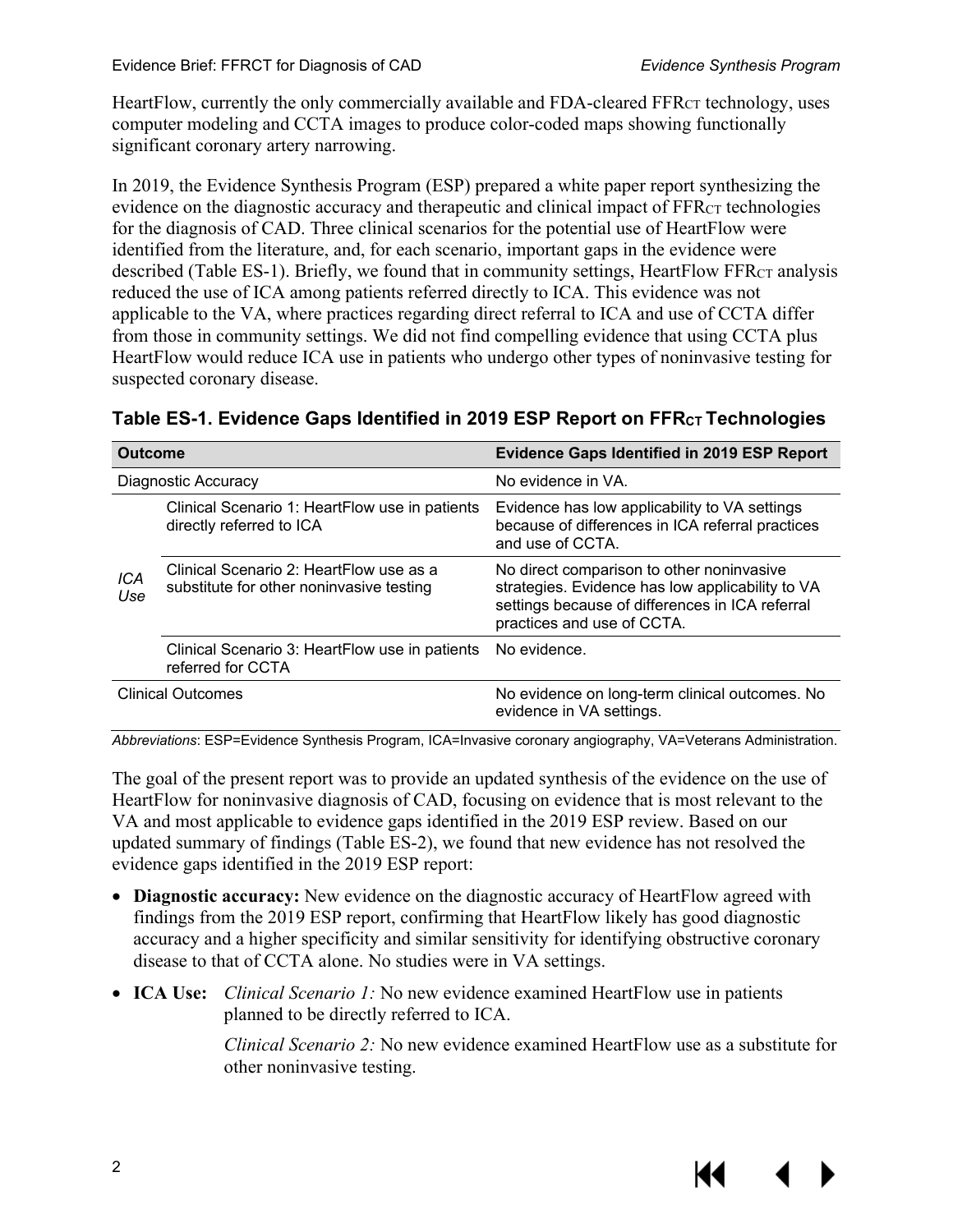*Clinical Scenario 3:* A single new study compared HeartFlow use in patients undergoing CCTA alone or HeartFlow. However, this study had severe methodological limitations. Although the specificity of HeartFlow is improved over CCTA alone, the impact on downstream utilization of ICA needs to be verified.

• **Clinical Outcomes:** New evidence supports previous findings that short-term (90 days to 1 year) rates of cardiac events are similar in those receiving HeartFlow and those receiving other diagnostic strategies, and in patients whose clinical management plans changed after use of HeartFlow compared to those whose clinical management plans did not change with use of HeartFlow. A single new study on longer-term  $(\sim 5$  years) clinical outcomes reported rates of major adverse cardiac events but did not compare clinical events between those receiving HeartFlow and other diagnostic strategies.

| <b>Outcome</b>                      | <b>Evidence</b>                                                                                          | <b>Summary of Findings</b>                                                                                                                                                                                                                                                                                                                                                                                |
|-------------------------------------|----------------------------------------------------------------------------------------------------------|-----------------------------------------------------------------------------------------------------------------------------------------------------------------------------------------------------------------------------------------------------------------------------------------------------------------------------------------------------------------------------------------------------------|
| Diagnostic<br>Accuracy              | $3$ SRs <sup>1-3</sup><br>$(1$ new)<br>7 primary<br>studies <sup>4-10</sup><br>$(5$ new)                 | Several systematic reviews with few study limitations and precise<br>estimates consistently reported good diagnostic accuracy for<br>HeartFlow (AUC range 0.87 to 0.89). Several primary studies<br>published since the systematic reviews with moderate study<br>limitations generally supported these findings but had a broader<br>range of estimates (AUC range 0.82 to 0.94).<br><b>Moderate SOE</b> |
| <b>ICA Use</b>                      | 1 cohort $11$<br>$(0$ new $)$                                                                            | Scenario 1: Compared to direct referral to ICA<br>HeartFlow reduced ICA use compared to planned ICA in a single<br>cohort directly comparing HeartFlow to planned ICA.<br>Low SOE (moderate study limitations and imprecise estimates)                                                                                                                                                                    |
|                                     | 2 cohorts <sup>11,12</sup><br>$(0$ new $)$                                                               | Scenario 2: Compared to other noninvasive strategies<br>HeartFlow may increase ICA use compared to other noninvasive<br>testing strategies. Two cohorts reported conflicting findings.<br>Low SOE (moderate study limitations, imprecise estimates,<br>inconsistent results, and limited comparisons to specific noninvasive<br>testing strategies)                                                       |
|                                     | 1 cohort $13$<br>$(1$ new)                                                                               | Scenario 3: Compared to CCTA alone<br>It is unclear whether HeartFlow reduces ICA use compared to CCTA<br>alone. A single cohort with severe study limitations and unknown<br>precision directly compared HeartFlow to CCTA alone.<br><b>Insufficient SOE</b>                                                                                                                                             |
| Change in<br>Clinical<br>Management | 3 cohorts <sup>14-16</sup><br>$(1$ new)<br>6 case series <sup>17-23</sup><br>(3 new)                     | Scenario 3: Compared to CCTA alone<br>HeartFlow changed treatment plans in 28% to 67% of patients<br>compared to CCTA alone (48% to 91% had ICA cancellation) in<br>several cohorts and case series with moderate study limitations and<br>mostly precise estimates reporting a wide range of estimates of<br>changes in treatment plans.<br><b>Moderate SOE</b>                                          |
| Adverse<br>Clinical<br>Events       | 3 cohorts <sup>11,15,16,24</sup><br>$(0$ new)<br>4 case<br>series <sup>19,21,22,25-28</sup><br>$(2$ new) | MACE events were low (<2%) at 90 days to 1 year in patients<br>receiving HeartFlow and were similar in patients receiving<br>HeartFlow or other diagnostic strategies in several cohorts and case<br>series with generally consistent findings.<br>Low SOE (moderate study limitations, unknown precision, and<br>sparse data)                                                                            |

#### <span id="page-6-0"></span>**Table ES-2. Updated Summary of Findings**

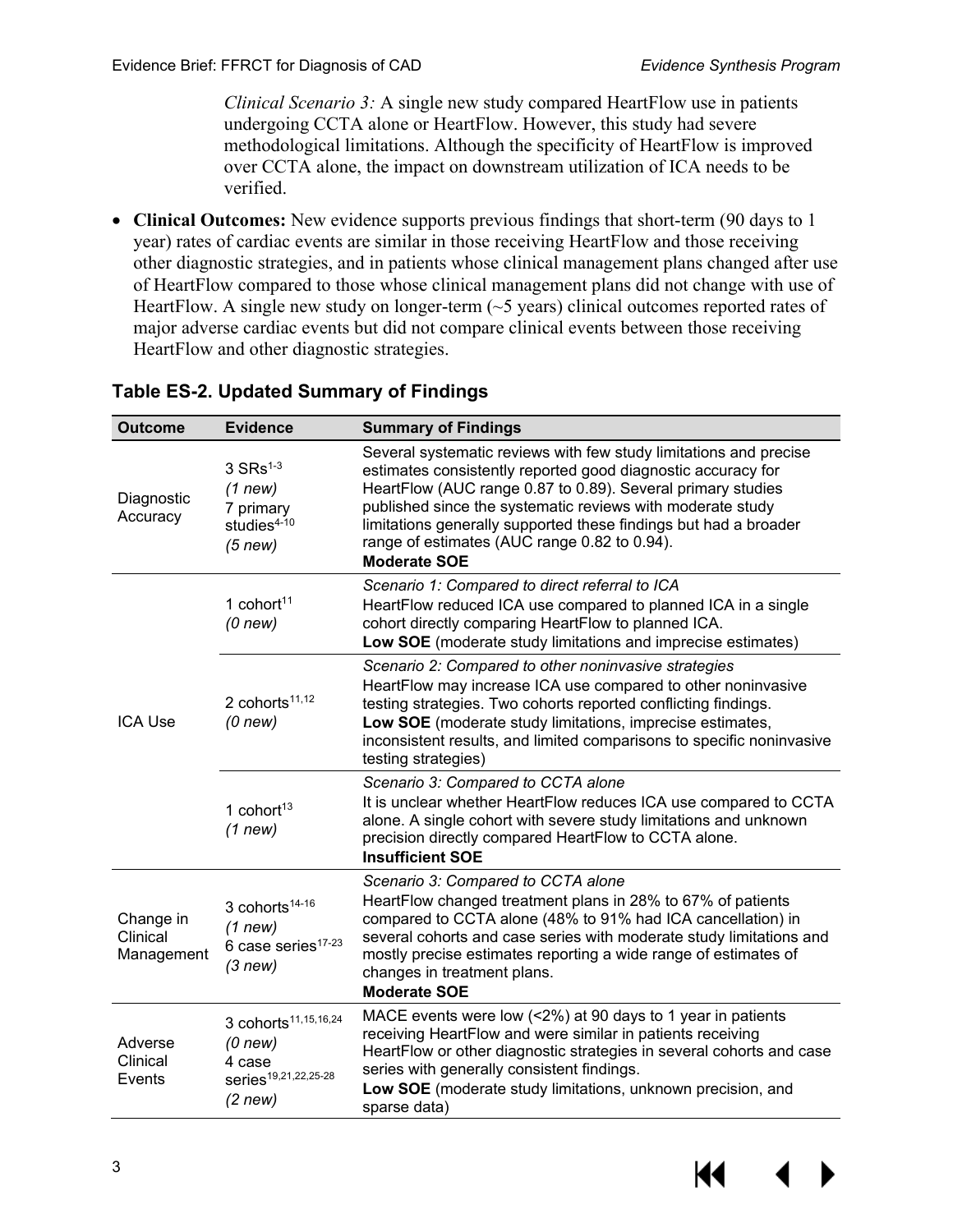*Abbreviations.* AUC=area under the curve, CCTA=coronary computed tomography angiography, CI=confidence interval, ICA=invasive coronary angiography, MACE=major adverse cardiac events, SOE=strength of evidence, SR=systematic review.

Data from the VA Corporate Data Warehouse show that use of CCTA within the VA remains relatively low (~2000 performed each year from 2018 to 2020), suggesting that regular use of HeartFlow for all patients referred for CCTA within the VA may have a low impact on ICA use. However, targeted use of HeartFlow in facilities with a high volume of CCTA use in specific clinical scenarios may have the potential to reduce unnecessary use of coronary angiography. CCTA use, a prerequisite for using FFR<sub>CT</sub> analysis, is unlikely to change in the VA unless clinicians are persuaded by direct evidence that a CCTA-based strategy is preferable to other noninvasive strategies. Challenges in integrating HeartFlow into current clinical pathways and the need for access to and training for CCTA remain barriers for the use of HeartFlow within the VA. Population (demographics, cardiac risk factors, *etc*) and clinical (types of noninvasive strategies used, access to CCTA and/or ICA, *etc*) characteristics may differ between the VA and those in trials of HeartFlow, and research in VA settings is needed to determine the potential impact of HeartFlow within the VA. Controlled studies of ICA rates in patients with suspected coronary disease receiving CCTA or other noninvasive strategies and comparing HeartFlow to specific noninvasive strategies are needed.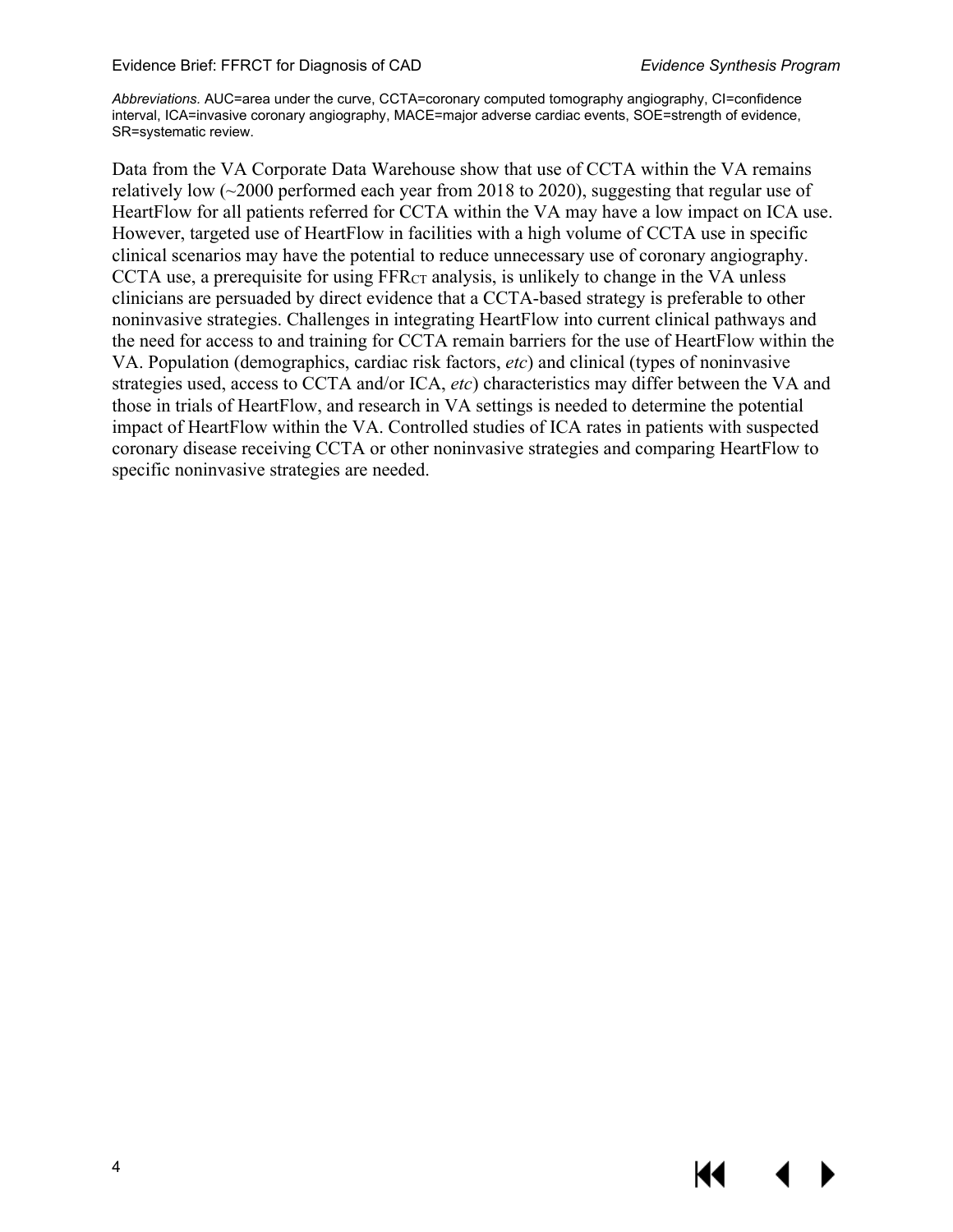## <span id="page-8-0"></span>**EVIDENCE BRIEF**

## <span id="page-8-1"></span>**PURPOSE**

The ESP Coordinating Center (ESP CC) is responding to a request from the VA Health Services Research and Development Service (HSR&D) for an updated evidence brief on the diagnostic, therapeutic, and clinical impact of coronary computed tomography angiography (CCTA) with fractional flow reserve (FFR<sub>CT</sub>) technologies for the diagnosis of coronary artery disease (CAD). Findings from this review will be used to inform use of HeartFlow FFR $_{CT}$  analysis in the Veterans Health Administration (VHA).

## <span id="page-8-2"></span>**BACKGROUND**

A more detailed background is provided in the 2019 ESP report on FFR $_{CT}$  technologies.<sup>[29](#page-31-0)</sup>

## <span id="page-8-3"></span>**CCTA TECHNOLOGIES**

Patients with chest pain and low to intermediate pre-test probability of stable CAD are typically evaluated noninvasively, commonly with standard exercise electrocardiogram (ECG) for patients who are able to exercise. For patients who cannot exercise or have an uninterpretable resting ECG, noninvasive functional imaging options include pharmacologic stress plus nuclear imaging (single-photon emission CT (SPECT) or positron emission tomography (PET) scanning) or pharmacologic echocardiography[.30](#page-31-1) Noninvasive anatomical imaging with CCTA is another option for patients who cannot exercise and who have intermediate to high probability of significant coronary artery disease.<sup>[31,](#page-31-2)[32](#page-31-3)</sup>

CCTA generally has a high sensitivity for functionally significant coronary lesions (range 86% to 95% in recent meta-analyses<sup>2,[3,](#page-29-6)33</sup>), with few false negatives. However, the specificity is 61% to 79%,<sup>[2,](#page-29-5)[3,](#page-29-6)[33](#page-31-4)</sup> and the potential for false positives often leads to the use of invasive coronary angiography (ICA) to exclude the presence of significant CAD and assess its functional significance. The gold standard for detecting hemodynamically significant CAD is fractional flow reserve (FFR), or the fraction of maximum blood flow in a restricted artery.<sup>34</sup> Measurement of FFR requires an invasive procedure to place a pressure wire to calculate pressure and blood flow information,<sup>[35,](#page-31-6)[36](#page-31-7)</sup> and novel techniques have emerged to calculate FFR noninvasively from CCTA images (FFR $_{CT}$ ). The aim of FFR $_{CT}$  is to gain both functional and anatomical information on the extent of coronary artery narrowing and the impact on blood flow.<sup>[36,](#page-31-7)[37](#page-31-8)</sup>

#### <span id="page-8-4"></span>**HeartFlow FFRCT Analysis**

HeartFlow uses computer modeling and CCTA images to produce noninvasive 3-dimensional FFR models, and is the only commercially available and FDA-cleared FFR $_{CT}$  technology.<sup>[38,](#page-31-9)[39](#page-31-10)</sup> Physicians or health systems can send high-quality (*ie*, artifact-free) CCTA images to HeartFlow, Inc. (Redwood City, California), where the images are used to produce a color-coded map of the coronary arteries with estimated FFR values. The map shows the physiological impact of coronary artery narrowing on blood flow, and physicians can manipulate the model to examine each vessel and analyze the location and severity of lesions. HeartFlow also offers an interactive tool ("HeartFlow Planner"), which can model various clinical scenarios and treatment plans based on the patient-specific HeartFlow model.<sup>[40](#page-31-11)</sup>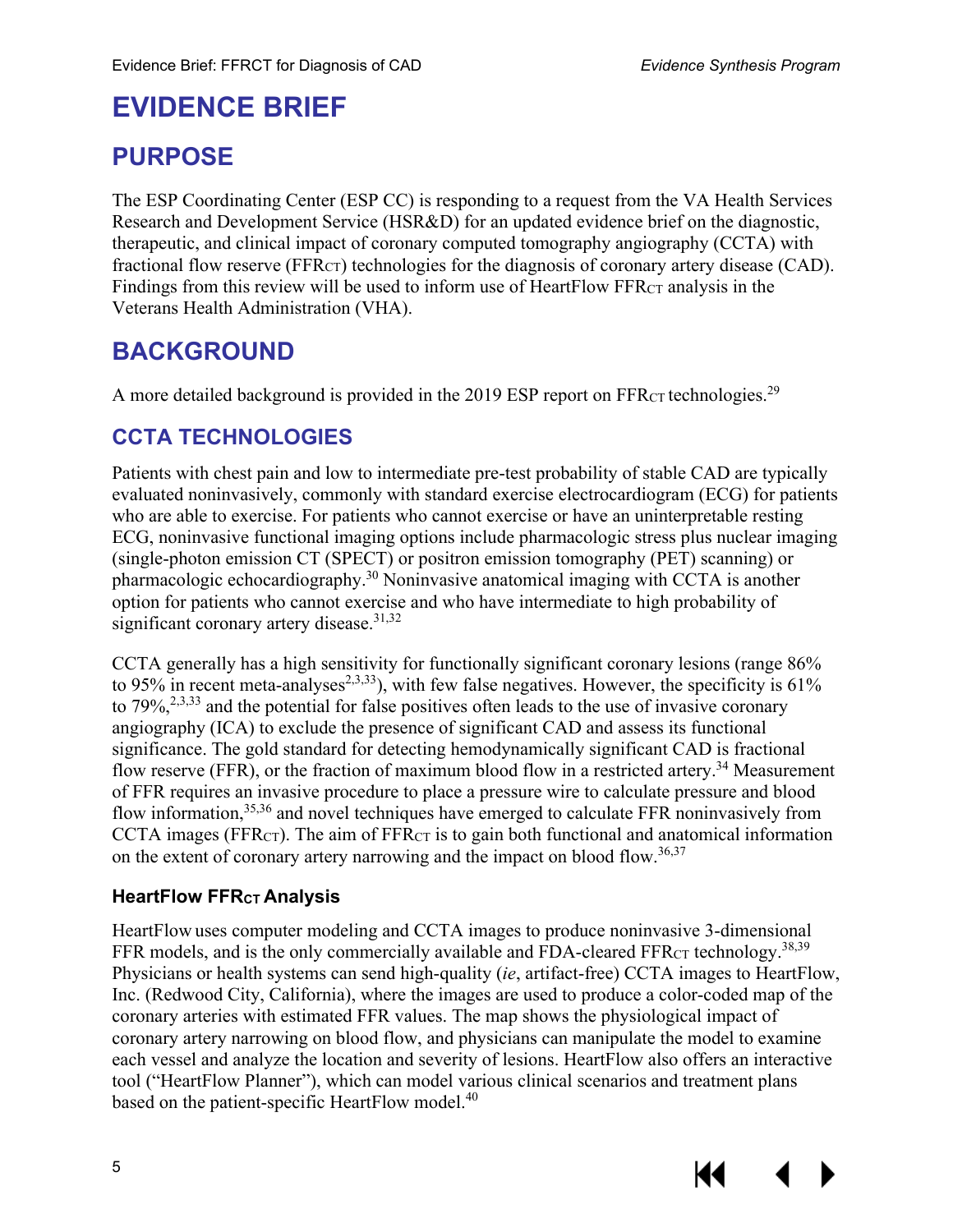К€

A recent Health Technology Assessment by the ECRI Institute reported that evidence on the diagnostic accuracy and therapeutic and clinical impact is somewhat favorable for the use of HeartFlow for guiding treatment in patients with suspected CAD.<sup>[41](#page-31-12)</sup> Recent narrative reviews generally agree that HeartFlow offers advantages in noninvasive diagnosis of CAD with improved diagnostic accuracy and reductions in ICA use in specific clinical situations.<sup>[42](#page-31-13)[,43](#page-32-0)</sup> Additionally, guidance from the National Institute for Health and Care Excellence (NICE) in the UK recommends using HeartFlow for patients with stable recent onset chest pain who are offered CCTA as a part of the clinical pathway.[44](#page-32-1) In the US, many major medical centers use HeartFlow, and the Centers for Medicare and Medicaid Services (CMS) and several commercial payers cover the use of HeartFlow in specific clinical situations. [45,](#page-32-2)[46](#page-32-3) The VA does not currently have guidelines or coverage policies regarding the use of HeartFlow FFR<sub>CT</sub> analysis.

#### <span id="page-9-0"></span>**Other FFRCT Technologies**

Numerous other FFRCT algorithms exist, including Siemens Healthcare cFFR, Canon Medical Systems CT-FFR, and independent, locally developed machine learning and reduced order modeling techniques.<sup>[2,](#page-29-5)[3,](#page-29-6)[38](#page-31-9)</sup> Unlike HeartFlow, these technologies can be used within individual clinics, hospitals, or research environments without the need for analyses by an outside entity. However, none are commercially available or FDA cleared at the time of this report.

## <span id="page-9-1"></span>**2019 ESP CC REPORT ON FFRCT TECHNOLOGIES**

In 2019, the ESP prepared a white paper report synthesizing the evidence on the diagnostic accuracy and therapeutic and clinical impact of  $FFR<sub>CT</sub>$  technologies for the diagnosis of CAD.<sup>[29](#page-31-0)</sup> Key findings and evidence gaps from this report are summarized in Table 1. For diagnostic accuracy outcomes, 2 meta-analyses and several subsequent primary studies generally agreed that HeartFlow is more specific than CCTA alone, using a reference standard of invasive FFR. Studies examining reductions in ICA use fell into 3 clinical scenarios for the potential use of HeartFlow: (1) in patients who are planned to be directly referred to ICA in lieu of noninvasive evaluation, (2) as a substitute for other noninvasive testing, and (3) as a part of the clinical pathway for patients referred for CCTA. The PLATFORM trial<sup>[11](#page-29-3)</sup> reported that HeartFlow reduced the use of coronary angiography in patients planned to be directly referred to ICA (scenario 1), but led to a higher rate of coronary angiography in patients planned for noninvasive testing (scenario 2). No studies reported on ICA use as a part of the clinical pathway for patients referred for CCTA (scenario 3). Evidence on the impact of the use of HeartFlow on clinical outcomes was limited to short-term (90-day to 1-year) findings.

As no trials were conducted in VA settings – and because the utility of HeartFlow depends on clinical practices and frequency of use of CCTA, the characteristics of patients who undergo CCTA, and on how decisions about ICA are made within a particular setting – the previous report concluded that additional trials were necessary to understand the potential impact of HeartFlow use within the VA. Additionally, further data on the long-term impact of HeartFlow on clinical outcomes were needed. Finally, existing evidence did not justify substituting CCTA with FFR<sub>CT</sub> for other noninvasive tests, and direct evidence was needed about how HeartFlow compares to other noninvasive diagnostic tests, specifically those widely used in the VA.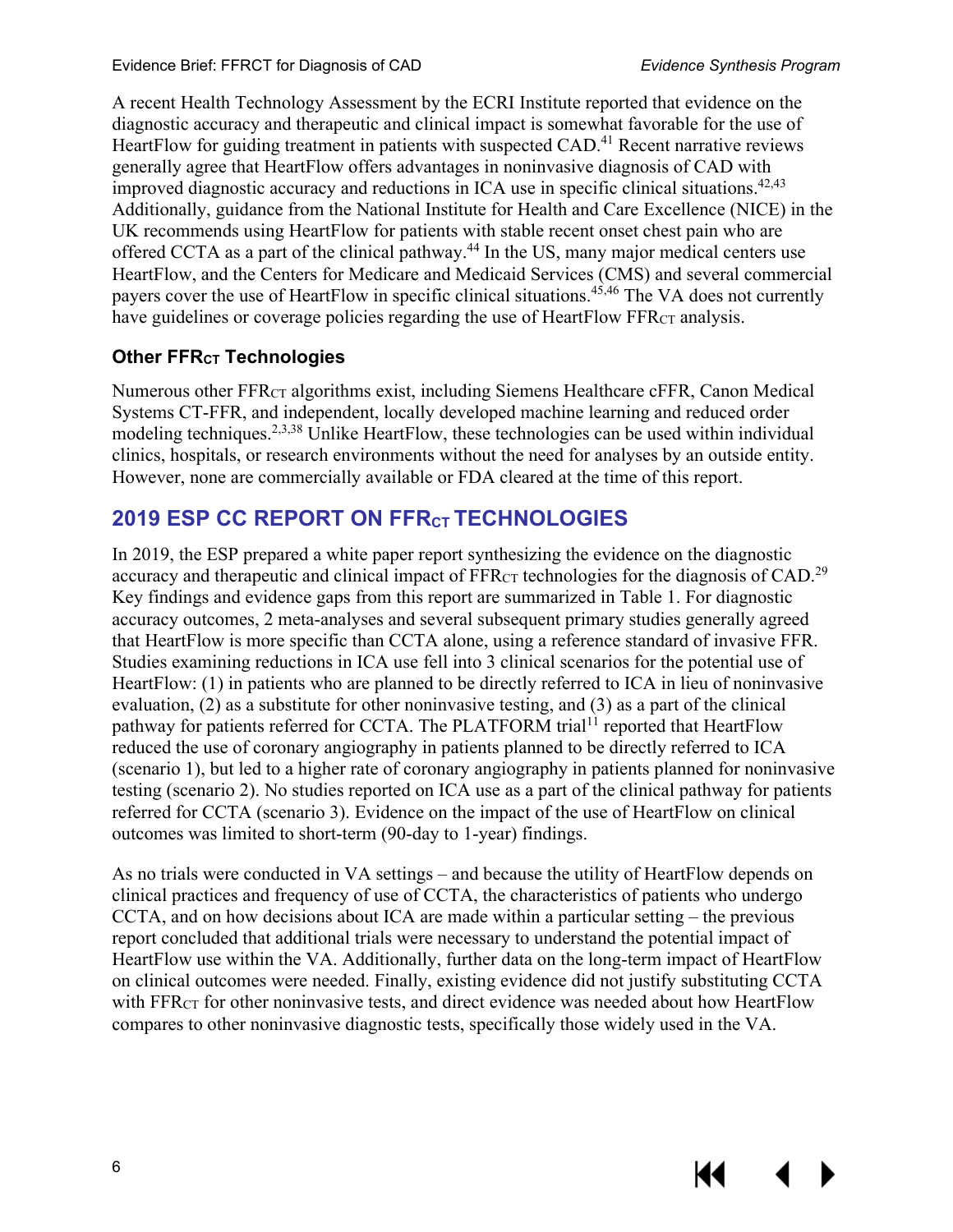#### <span id="page-10-0"></span>**Table 1. Summary of Findings and Evidence Gaps in 2019 ESP Report**

|                                             | <b>Diagnostic accuracy:</b> In patients with suspected coronary disease, CCTA with<br>HeartFlow is more specific than CCTA alone using the reference standard of<br>invasive FFR. The additional functional information provided by HeartFlow<br>more accurately detects patients without functionally significant obstructive<br>CAD. |
|---------------------------------------------|----------------------------------------------------------------------------------------------------------------------------------------------------------------------------------------------------------------------------------------------------------------------------------------------------------------------------------------|
|                                             | <b>Reduction in ICA use:</b><br>• Clinical Scenario 1: In patients planned to be directly referred to ICA:                                                                                                                                                                                                                             |
| 2019 ESP Report<br><b>Summary of Select</b> | HeartFlow led to a lower rate of coronary angiography in patients planned<br>to be directly referred to ICA.                                                                                                                                                                                                                           |
| <b>Key Findings</b>                         | • Clinical Scenario 2: As a substitute for other noninvasive testing: HeartFlow<br>led to a higher rate of ICA use when used as a substitute for planned<br>noninvasive cardiovascular testing.                                                                                                                                        |
|                                             | • Clinical Scenario 3: In patients referred for CCTA: No evidence on the<br>impact on ICA use.                                                                                                                                                                                                                                         |
|                                             | <b>Clinical outcomes:</b> Rates of MACE outcomes were low and were similar<br>between patients using HeartFlow and other diagnostic strategies. The effect<br>on longer-term MACE outcomes is uncertain.                                                                                                                               |
|                                             | <b>Reduction in ICA use:</b> Evidence is needed in a VA setting demonstrating a<br>reduction in ICA with HeartFlow compared to current VA diagnostic strategies.                                                                                                                                                                       |
| <b>Evidence Gaps for</b><br>VA.             | <b>Clinical outcomes:</b> Evidence is needed demonstrating the impact of<br>HeartFlow compared to current VA diagnostic strategies on longer-term clinical<br>and MACE outcomes.                                                                                                                                                       |

*Abbreviations*: CCTA=coronary computed tomography angiography, FFR=fractional flow reserve, ICA=invasive coronary angiography, MACE=major adverse cardiovascular events.

The goal of the present report was to provide an updated synthesis of the evidence on the use of HeartFlow for noninvasive diagnosis of CAD, focusing on evidence that is most relevant to the VA and most applicable to evidence gaps identified in the 2019 ESP review.

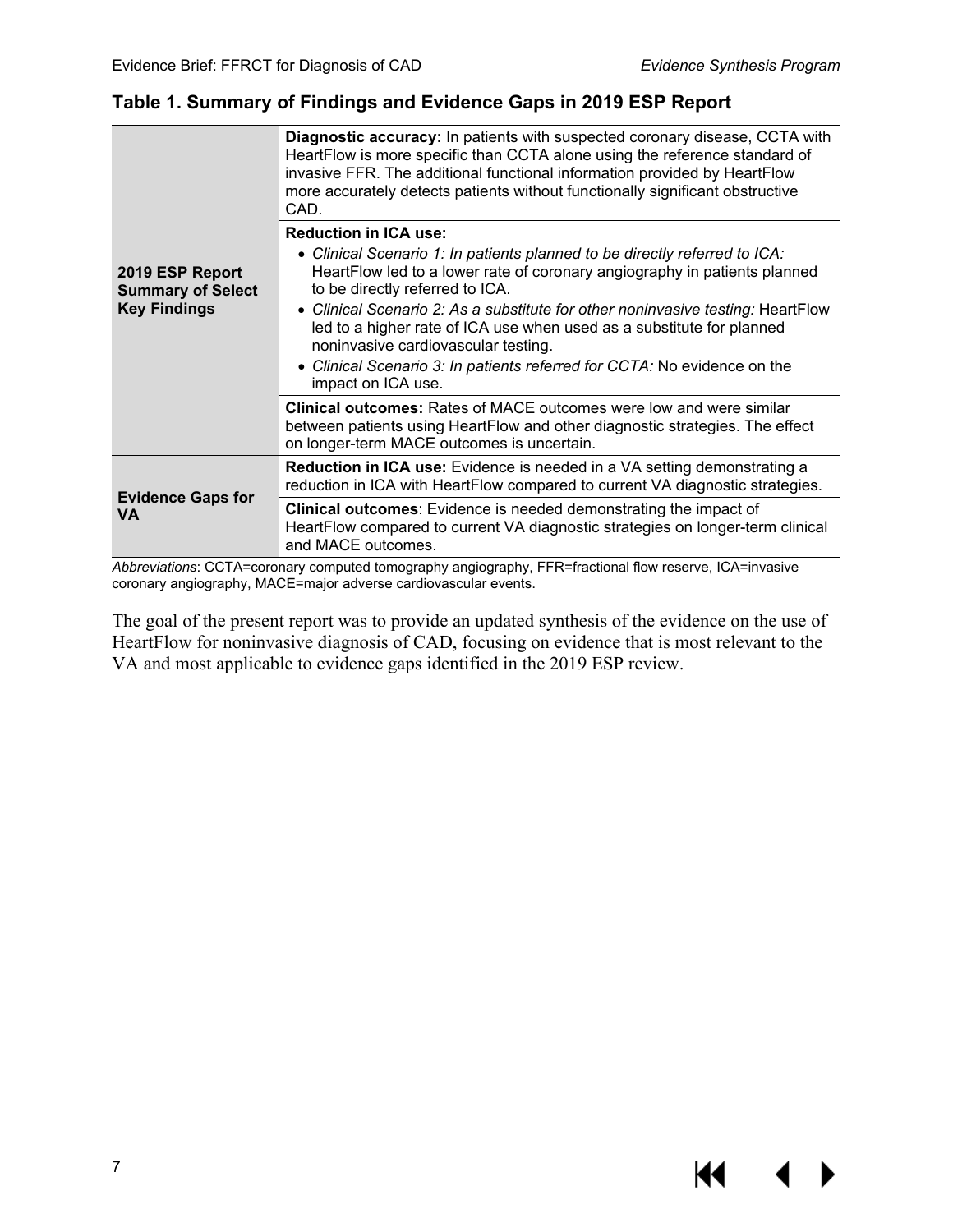## <span id="page-11-0"></span>**METHODS**

## <span id="page-11-1"></span>**PROTOCOL**

A preregistered protocol for this review can be found on the PROSPERO international prospective register of systematic reviews [\(http://www.crd.york.ac.uk/PROSPERO/;](http://www.crd.york.ac.uk/PROSPERO/) CRD42021243717).

## <span id="page-11-2"></span>**KEY QUESTIONS**

*Key Question 1:* What is the diagnostic accuracy of HeartFlow FFR<sub>CT</sub> analysis for diagnosing CAD?

*Key Question 2:* What is the diagnostic and therapeutic impact of HeartFlow FFR<sub>CT</sub> analysis in guiding the diagnosis and treatment of CAD?

*Key Question 3:* What is the impact of the use of HeartFlow FFR<sub>CT</sub> analysis on clinical outcomes and cost in the diagnosis and treatment of CAD?

## <span id="page-11-3"></span>**ELIGIBILITY CRITERIA**

The ESP included studies that met the following criteria:

- **Population:** Adult candidates for non-invasive evaluation for coronary disease or invasive coronary angiography
- **Intervention: HeartFlow FFRCT analysis**
- Comparator: Any other diagnostic strategy for CAD (coronary computed tomography angiography [CCTA], exercise electrocardiogram [ECG], exercise or pharmacologic stress echocardiography, exercise or pharmacologic cardiac nuclear imaging with singlephoton emission computed tomography [SPECT], positron emission tomography [PET], cardiovascular magnetic resonance [CMR], *etc*)
- **O**utcomes: Diagnostic accuracy (sensitivity, specificity, *etc*), use of invasive coronary angiography, changes in clinical or therapeutic management of patients, cost, major adverse cardiac events (MACE), other adverse clinical events (mortality, myocardial infarction, *etc*)
- **T**iming: Any
- **S**etting: Any
- Study design: Any, but we may prioritize articles using a best evidence approach to accommodate the timeline.

## <span id="page-11-4"></span>**DATA SOURCES AND SEARCHES**

To identify recent literature on diagnostic accuracy and clinical effectiveness, we searched MEDLINE, Cochrane Database of Systematic Reviews, and Cochrane Central Register of Controlled Trials using terms for HeartFlow, fractional flow reserve, and computed tomography angiography published since 2019, the end search date of our recent evidence review<sup>29</sup> (see

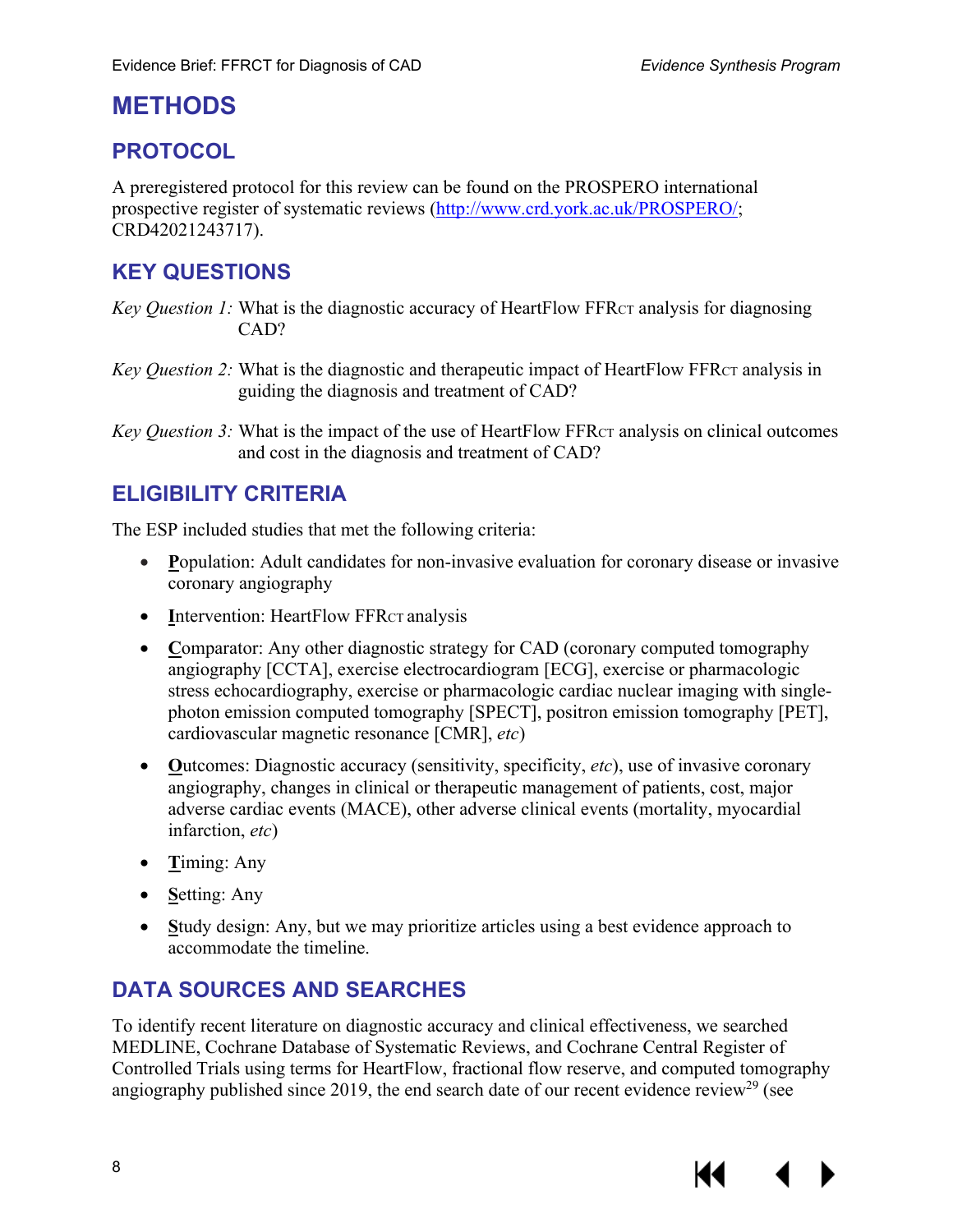KI

Appendix A in supplemental materials for complete search strategies). The search was limited to publications involving human subjects available in the English language. Additional information was gathered by cross-checking reference lists, searching citing articles, reviewing FDA documents, searching for ongoing clinical trials, and consulting with content experts. One investigator first reviewed all titles, abstracts, and full-text articles, with a second investigator checking. All disagreements were resolved by consensus or discussion with a third reviewer.

## <span id="page-12-0"></span>**DATA ABSTRACTION AND ASSESSMENT**

We abstracted data on study design, population characteristics, diagnostic accuracy, and therapeutic and clinical impact outcomes from all included studies. All data abstraction was first completed by 1 reviewer then checked by another reviewer. We used predefined criteria to critically appraise all included studies, including the Cochrane ROBIS tool for systematic reviews,<sup>[47](#page-32-4)</sup> the QUADAS-2 tool for diagnostic accuracy studies,<sup>[48](#page-32-5)</sup> the Cochrane ROBINS-I tool for cohort studies, $49$  and the tool developed by Murad et al<sup>[50](#page-32-7)</sup> for case series. For noncomparative studies assessing changes in clinical management plans and real-world implications of utilizing HeartFlow, we used ROBINS-I to identify strengths and deficiencies of the studies. All included studies were appraised independently by 2 reviewers. Disagreements were resolved by consensus or discussion with a third reviewer.

We graded the strength of the evidence based on the AHRQ Methods Guide for Comparative Effectiveness Reviews.<sup>[51](#page-32-8)</sup> This approach provides a rating of confidence in reported findings based on study methodology (design, quality, and risk of bias), consistency (whether effects are in the same direction and have a consistent magnitude), directness (whether assessed outcomes are clinically important to patients and providers), and precision (narrowness of the range of confidence intervals). For this review, we applied the following general algorithm: *high strength* evidence consisted of multiple studies with low study limitations, direct outcomes, narrow confidence intervals, and consistent findings; *moderate strength* evidence consisted of multiple studies with low to moderate study limitations, direct outcomes, and consistent findings; *low strength* evidence consisted of single or multiple studies with moderate study limitations and wide confidence intervals and/or inconsistent findings; and *insufficient* evidence consisted of a single study with moderate or high study limitations, or no available trials. Strength of evidence ratings were applied to primary outcomes for all included studies.

### <span id="page-12-1"></span>**SYNTHESIS**

We synthesized available evidence narratively by outcome and clinical scenario. To improve our interpretation of the applicability of findings to current VA practice patterns, we retrieved data from the VA Corporate Data Warehouse (CDW) on the number of patients receiving CCTA tests and the number of these patients who went on to ICA within 90 days of CCTA testing. We accessed data through the VA Informatics and Computing Infrastructure.<sup>[52](#page-32-9)</sup> To better match VA patients with participants in trials of HeartFlow, we limited the data to patients without acute coronary syndrome, a diagnosis of CAD, a history of previous revascularization within the year prior to CCTA, or a history of  $ICA<sup>11</sup>$  $ICA<sup>11</sup>$  $ICA<sup>11</sup>$  CDW codes used are available upon request. Finally, a technical expert panel (TEP) provided input on the clinical relevance of evidence and important considerations for use of HeartFlow within the VA.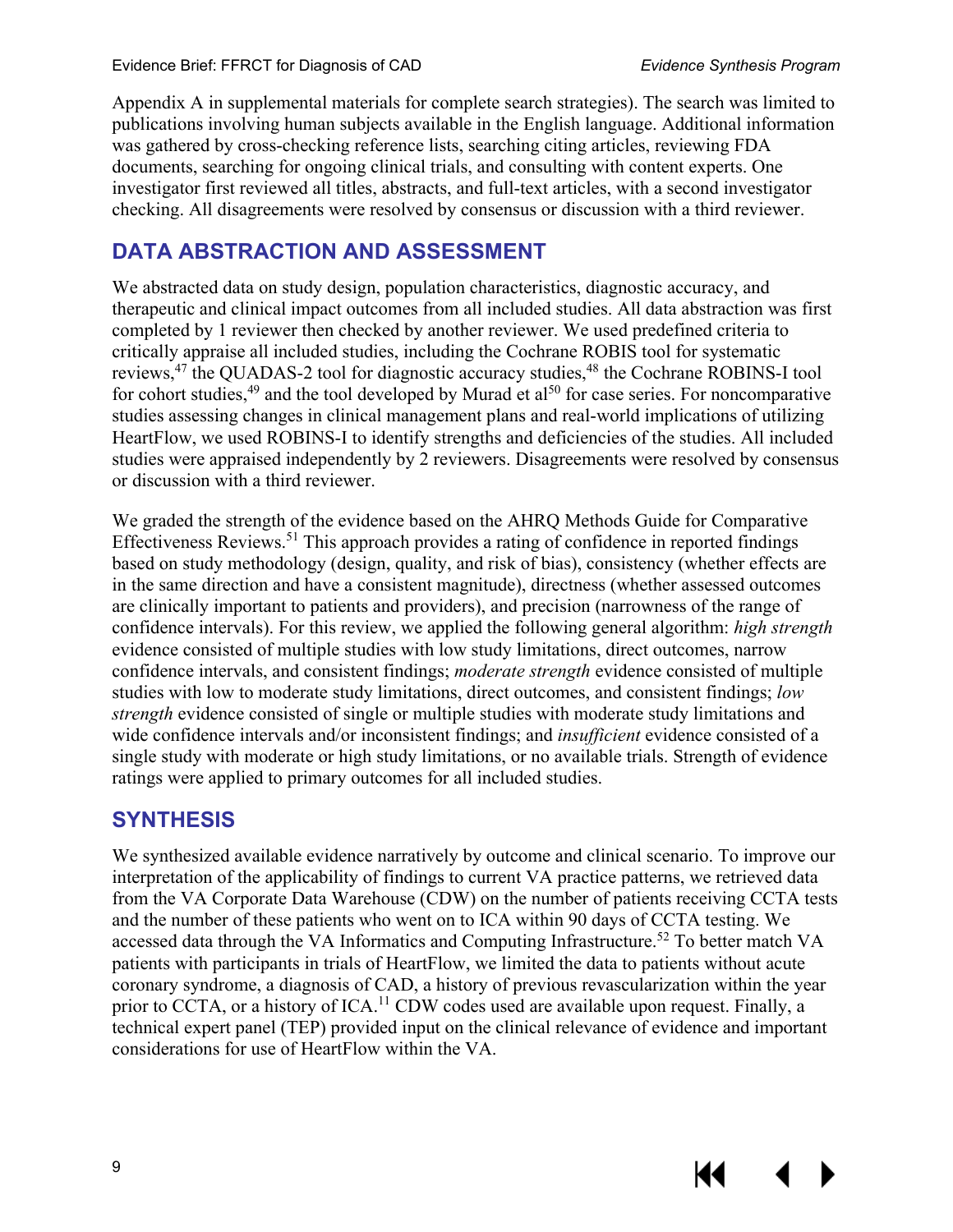КК

## <span id="page-13-0"></span>**RESULTS**

## <span id="page-13-1"></span>**LITERATURE FLOW**

The literature flow diagram (Figure 1) summarizes the results of the study selection process (see Appendix B in supplemental materials for full list of excluded studies).

#### <span id="page-13-2"></span>**Figure 1. Literature Flow Chart**



*Abbreviations.* CCRCT=Cochrane Central Register of Controlled Trials, CDSR=Cochrane Database of Systematic Reviews, SR=Systematic Review.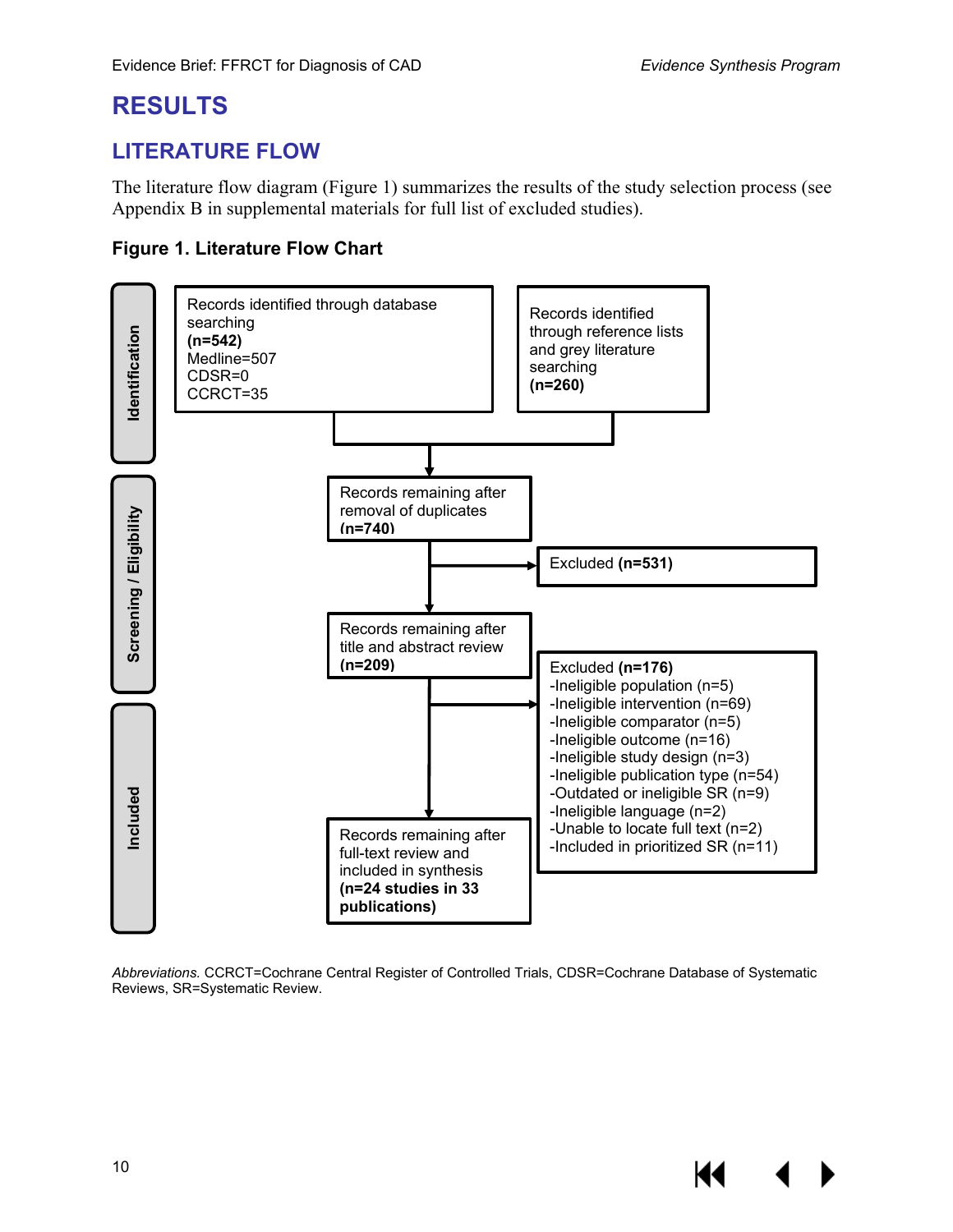KI

## <span id="page-14-0"></span>**LITERATURE OVERVIEW**

Among 740 potentially relevant citations, we included 3 systematic reviews<sup>[1-3](#page-29-1)</sup> (1 new since 2019 ESP report) and 7 primary studies<sup>4-10</sup> (5 new since 2019 ESP report) on diagnostic accuracy, and 14 studies (in 23 publications)<sup>11-28[,53-57](#page-32-10)</sup> reporting diagnostic or therapeutic impact or clinical or cost outcomes (7 new since 2019 ESP report) (Table 2, see Appendix C in supplemental materials for full study details). We also identified 6 ongoing studies examining the use of HeartFlow. Most of these studies examine diagnostic accuracy, but a few examine clinical outcomes, including 1 ongoing trial comparing clinical and cost outcomes of using CCTA with selected FFR<sub>CT</sub> or usual care (see Appendix D in supplemental materials for list of ongoing studies).

#### <span id="page-14-1"></span>**Diagnostic Accuracy**

One meta-analysis<sup>1</sup> and 5 primary studies<sup>[4,](#page-29-2)[5,](#page-29-7)[7,](#page-29-8)[9,](#page-29-9)[10](#page-29-10)</sup> published since the 2019 ESP report examined the diagnostic accuracy of HeartFlow. The new meta-analysis included 1 primary study not included in either of the previously included meta-analyses. Diagnostic accuracy of HeartFlow was assessed in patients with suspected CAD undergoing CCTA, often along with other noninvasive testing (*ie*, SPECT, PET), compared to the reference standard of ICA with invasive FFR measurement. All studies used a cut-off value of FFR  $\leq 0.80$  to identify functionally significant CAD. Sample sizes of included studies ranged from 51 to 208 patients, with the exception of 1 study that included nearly 1[5](#page-29-7)00 patients<sup>5</sup> (although it is unclear how many patients in this study were included in the diagnostic accuracy analysis). The applicability of this evidence to patients with low to intermediate pre-test risk of CAD is unclear as several studies excluded patients with low to intermediate risk of CAD<sup>8,[9](#page-29-9)</sup> or limited analyses to those with known  $CAD^{10}$  $CAD^{10}$  $CAD^{10}$  or at least 30% stenosis on ICA.<sup>4</sup> Findings of several studies may have been impacted by unclear blinding of HeartFlow and/or invasive FFR values, and by exclusion of patients from analyses due to unreadable CCTA scans or lack of invasive FFR data.

#### <span id="page-14-2"></span>**Therapeutic and Clinical Outcomes**

Seven studies published since the 2019 ESP report examined therapeutic or clinical outcomes of HeartFlow.<sup>[13,](#page-30-0)[14,](#page-30-1)[17,](#page-30-2)[20,](#page-30-10)[23,](#page-30-11)[26,](#page-30-12)[28](#page-31-14)</sup> Most were noncomparative studies, reporting on real-world clinical experiences and changes in clinical management plans in patients with an intermediate risk of CAD undergoing CCTA; none were RCTs (Table 2). Several new sub-analyses of the Assessing Diagnostic Value of Noninvasive FFR<sub>CT</sub> in Coronary Care (ADVANCE) registry, an international registry of over 5,000 patients with suspected CAD (> 30% stenosis on CCTA) undergoing HeartFlow FFRCT analysis from 2015 to 2017, examined outcomes by various demographic factors (age, gender, *etc*). [19,](#page-30-6)[22,](#page-30-8)[25,](#page-30-9)[27,](#page-31-15)[53-55](#page-32-10) All but 2 studies included at least 200 patients (range: 75 to 5,083). Studies frequently had important methodological limitations, including lack of concurrent control groups, unclear methods for selecting patients into the study, baseline differences between comparison groups, lack of or unclear methods for statistical adjustment, and exclusion of patients with missing FFRCT data.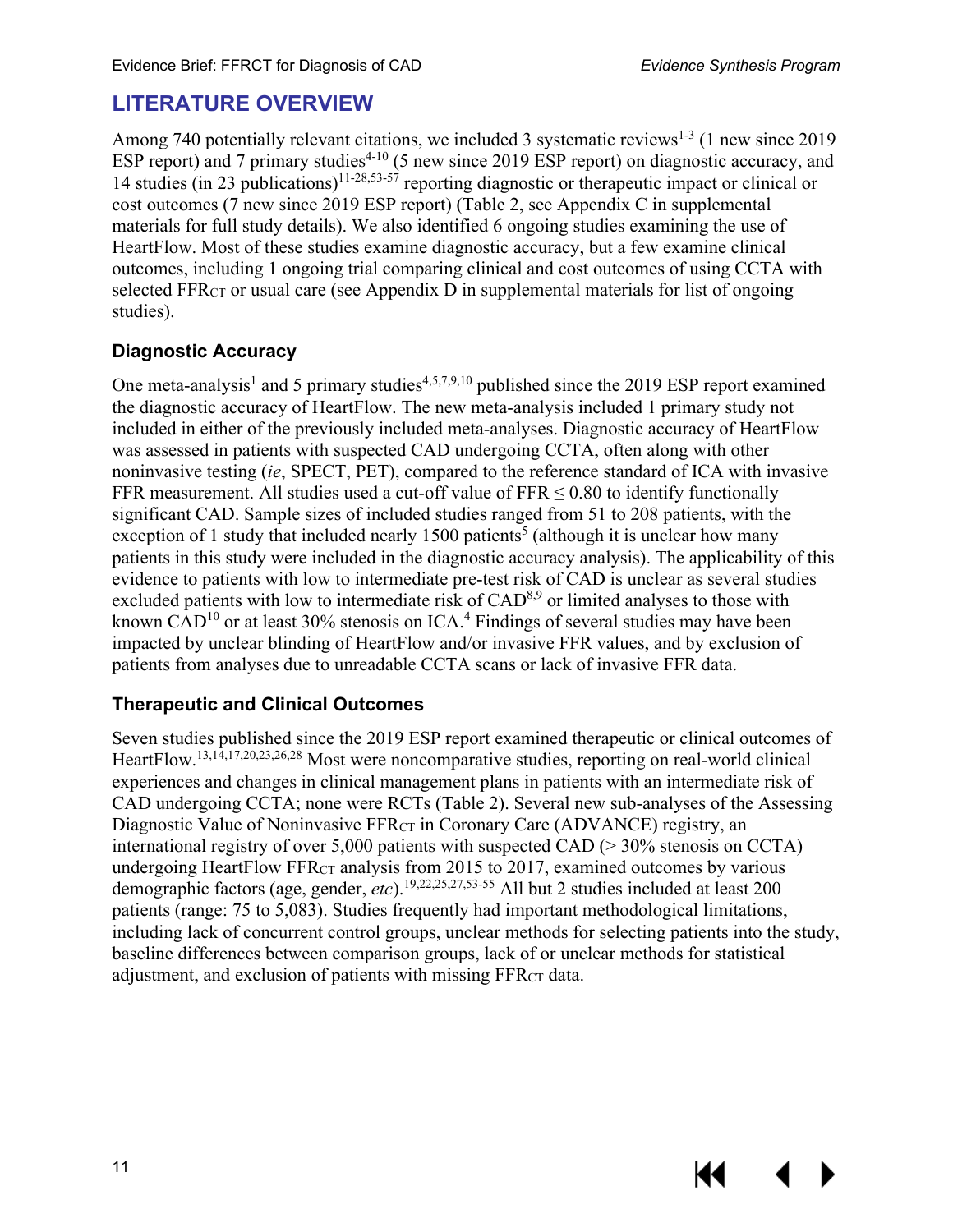<span id="page-15-0"></span>

| Author, Year<br><b>Study Type</b>                                           | <b>Sample</b><br><b>Size</b><br>Follow-<br>Up | <b>Population</b>                                                                                                 | <b>Patient</b><br><b>Demographics</b>                         | <b>Cardiac Risk Factors</b><br>Pre-test Probability <sup>a</sup>                     | Comparator                         | <b>Outcomes Assessed</b>                   |
|-----------------------------------------------------------------------------|-----------------------------------------------|-------------------------------------------------------------------------------------------------------------------|---------------------------------------------------------------|--------------------------------------------------------------------------------------|------------------------------------|--------------------------------------------|
| <b>ADVANCE Registry</b>                                                     |                                               |                                                                                                                   |                                                               |                                                                                      |                                    |                                            |
| Anastasius,<br>202025<br>Intl registry                                      | $N = 4553$<br>1 year                          | Clinically stable symptomatic<br>patients diagnosed with CAD<br>by CCTA with FFRCT result                         | Age: 66.1<br>Male: 66.5%<br>Race: NR                          | Diabetes: 22.1%<br>Hypertension: 60.1%<br>Hyperlipidemia: 58.5%<br>Risk score: 51.6% | None                               | ICA use, MACE                              |
| Fairbairn, 2020 <sup>53</sup><br>Patel, 2020 <sup>27</sup><br>Intl registry | N=4737<br>90 days<br>1 year                   | Clinically stable symptomatic<br>patients diagnosed with CAD<br>by CCTA with FFRCT result                         | Age: 66.1<br>Male: 66.2%<br>Race NR                           | Diabetes: 21.9%<br>Hypertension: 59.8%<br>Hyperlipidemia: 58.1%<br>Risk score: 51.6% | None                               | ICA use, MACE                              |
| Fairbairn, 2018 <sup>19</sup><br>Nous, 2021 <sup>54</sup><br>Intl registry  | $N = 5083$<br>90 days<br>1 year               | Clinically stable symptomatic<br>patients diagnosed with CAD<br>by CCTA                                           | Age: 66<br>Male: 65.9%<br>Race NR                             | Diabetes: 22.3%<br>Hypertension: 59.9%<br>Hyperlipidemia: 58.2%<br>Risk score: 51.3% | None                               | ICA use, change in<br>treatment plan, MACE |
| Pontone, 2019 <sup>55</sup><br>Intl registry                                | $N = 2778$<br><b>NR</b>                       | Clinically stable symptomatic<br>patients diagnosed with CAD<br>by CCTA with FFRCT result                         | Age: 66<br>Male: 66%<br>Race NR                               | Diabetes: 22%<br>History of smoking: 61%<br>Hyperlipidemia: 61%<br>Risk score: NR    | None                               | FFRCT rejection rate                       |
| Shiono, 2019 <sup>22</sup><br>Intl registry                                 | $N = 1829$<br>90 days                         | Clinically stable symptomatic<br>patients diagnosed with CAD<br>by CCTA in Japan                                  | Age: 69.4<br>Male: 65.4%<br>Race: NR                          | Diabetes: 32.5%<br>Hypertension: 60.2%<br>Hyperlipidemia: 60.2%<br>Risk score: 55%   | None                               | ICA use, change in<br>treatment plan, MACE |
| <b>PLATFORM</b>                                                             |                                               |                                                                                                                   |                                                               |                                                                                      |                                    |                                            |
| Colleran, 2017 <sup>56</sup><br>Prospective<br>cohort                       | $N = 116$<br>1 year                           | Symptomatic adult patients<br>with intermediate likelihood of<br>obstructive CAD, without<br>known CAD in Germany | Age: 59.9<br>Male: 57.7%<br>1.7%<br>racial/ethnic<br>minority | Diabetes: 13.0%<br>Hypertension: 62.8%<br>Dyslipidemia: 21.5%<br>Risk score: 50.1%   | Originally planned<br>testing: ICA | ICA use, cost, quality<br>of life          |

## **Table 2. Characteristics of HeartFlow Studies with Therapeutic and/or Clinical Outcomes**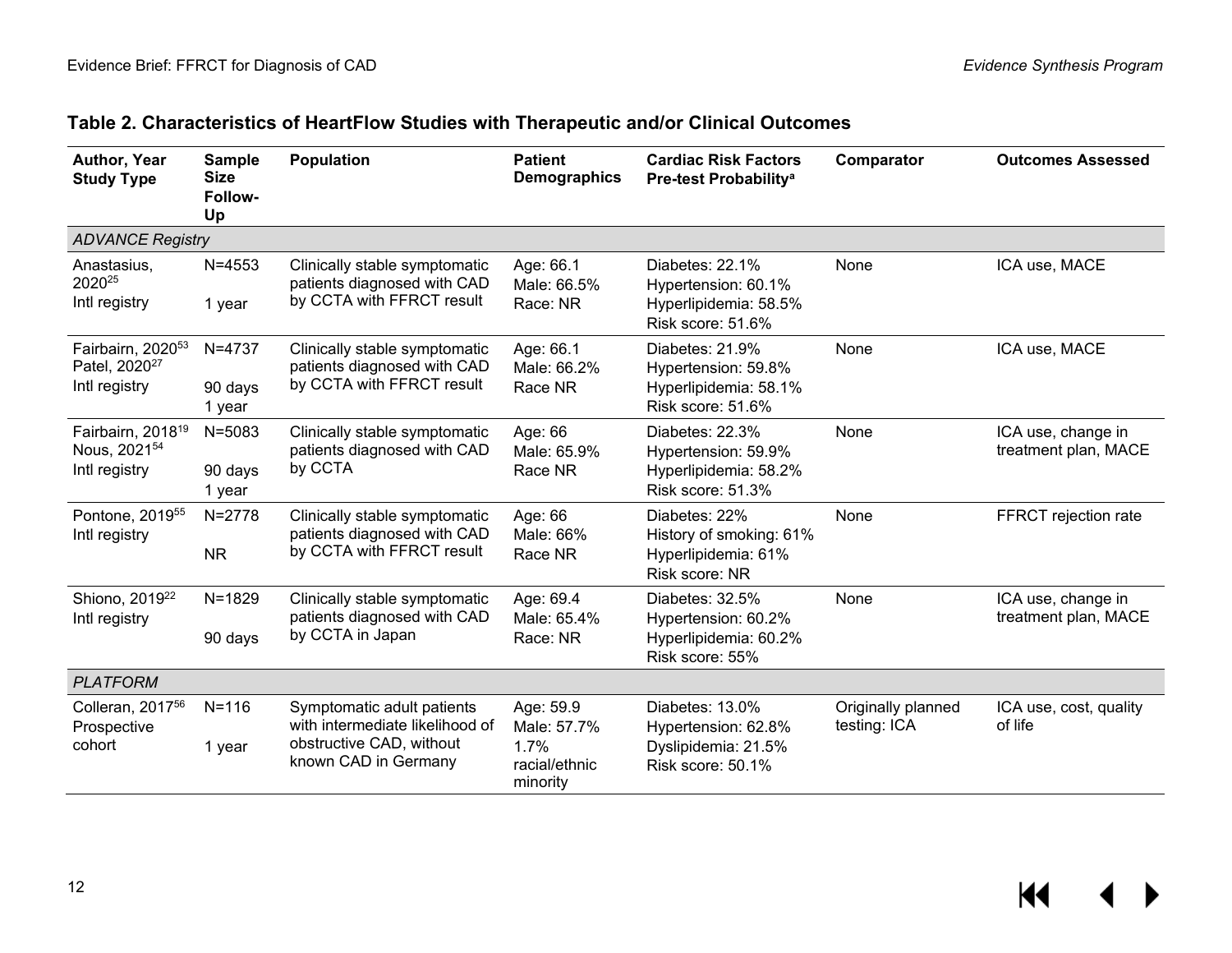| Douglas, 2015 <sup>11</sup><br>Douglas, 2016 <sup>24</sup><br>Hlatky, 2015 <sup>57</sup><br>Prospective<br>cohort | $N = 584$<br>90 days<br>1 year | Symptomatic adult patients<br>with intermediate likelihood of<br>obstructive CAD, without<br>known CAD                                      | Age: 60.9<br>Male: 60.4%<br>1.5%<br>racial/ethnic<br>minority                  | Diabetes: 13.7%<br>Hypertension: 54.3%<br>Dyslipidemia: 34.8%<br>Risk score: 49%              | Originally planned<br>testing ("usual care"):<br>non-invasive testing<br><b>ICA</b> | ICA use, MACE, cost,<br>quality of life scores                                                   |
|-------------------------------------------------------------------------------------------------------------------|--------------------------------|---------------------------------------------------------------------------------------------------------------------------------------------|--------------------------------------------------------------------------------|-----------------------------------------------------------------------------------------------|-------------------------------------------------------------------------------------|--------------------------------------------------------------------------------------------------|
| <b>Other Studies</b>                                                                                              |                                |                                                                                                                                             |                                                                                |                                                                                               |                                                                                     |                                                                                                  |
| Andreini, 2019 <sup>14</sup><br><b>Prospective</b><br>cohort                                                      | $N = 223$<br><b>NR</b>         | <b>Patients with CAD</b><br>diagnosed with ICA or CCTA<br>and candidates for PCI or<br><b>CABG</b>                                          | Age: 67.6<br>Male: 84.3%<br>Race: NR                                           | <b>Diabetes: 37.7%</b><br>Hypertension: 74.9%<br>Hyperlipidemia: 70%<br><b>Risk score: NR</b> | <b>CCTA or ICA</b>                                                                  | <b>Treatment decision</b><br>change between PCI<br>and CABG                                      |
| Baggiano,<br>202017<br><b>Retrospective</b><br>analysis <sup>b</sup>                                              | $N = 291$<br><b>NR</b>         | <b>Symptomatic patients</b><br>scheduled for ICA + invasive<br><b>FFR</b>                                                                   | Age: 65<br>Male: 76%<br>Race: NR                                               | Diabetes: 19%<br><b>Hypertension: 74%</b><br>Risk score: 65%                                  | <b>None</b>                                                                         | <b>Reclassification rate,</b><br>clinical plan<br>agreement with<br>actual patient<br>management |
| Curzen, 2016 <sup>18</sup><br>Retrospective<br>analysis <sup>c</sup>                                              | $N = 200$<br><b>NR</b>         | Patients with suspected stable<br>CAD and at least one stenosis<br>(30-90%) on CCTA<br>undergoing nonemergent ICA                           | N <sub>R</sub>                                                                 | <b>NR</b>                                                                                     | None                                                                                | Change in clinical<br>management plan,                                                           |
| Fares, 2019 <sup>20</sup><br><b>Case series</b>                                                                   | $N = 207$<br><b>NR</b>         | <b>Patients with suspected</b><br><b>CAD referred for FFRCT</b>                                                                             | Age: 69.5<br>Male: 46.4%<br>Race: 28.5%<br>African<br>American,<br>66.4% White | Diabetes: 21.5%<br>Hypertension: 67.7%<br>Dyslipidemia: 66.7%<br><b>Risk score: NR</b>        | <b>None</b>                                                                         | <b>Change in clinical</b><br>recommendation                                                      |
| Ihdayhid, 2019 <sup>26</sup><br><b>Case series</b>                                                                | $N=206$<br>4.7 yrs<br>(median) | <b>Patients with suspected</b><br>stable CAD and at least 1<br>stenosis (30-90%) on CCTA<br>undergoing nonemergent<br><b>ICA with FFRCT</b> | Age: 64<br>Male: 64.1%<br>Race: 68.4%<br>White, 31.6%<br>Asian                 | Diabetes: 22.8%<br>Hypertension: 65.5%<br>Hypercholesterolemia:<br>81.1%<br>Risk score: 54.2% | <b>None</b>                                                                         | <b>MACE, composite</b><br>outcome (death, MI<br>and any<br>revascularization)                    |
| Jang, 2016 <sup>21</sup><br>Case series                                                                           | $N=75$<br><b>NR</b>            | Patients undergoing CCTA<br>and referred for ICA                                                                                            | Age: 60<br>Male: 75%<br>Race NR                                                | <b>NR</b>                                                                                     | None                                                                                | Clinical management<br>plan changed, MACE                                                        |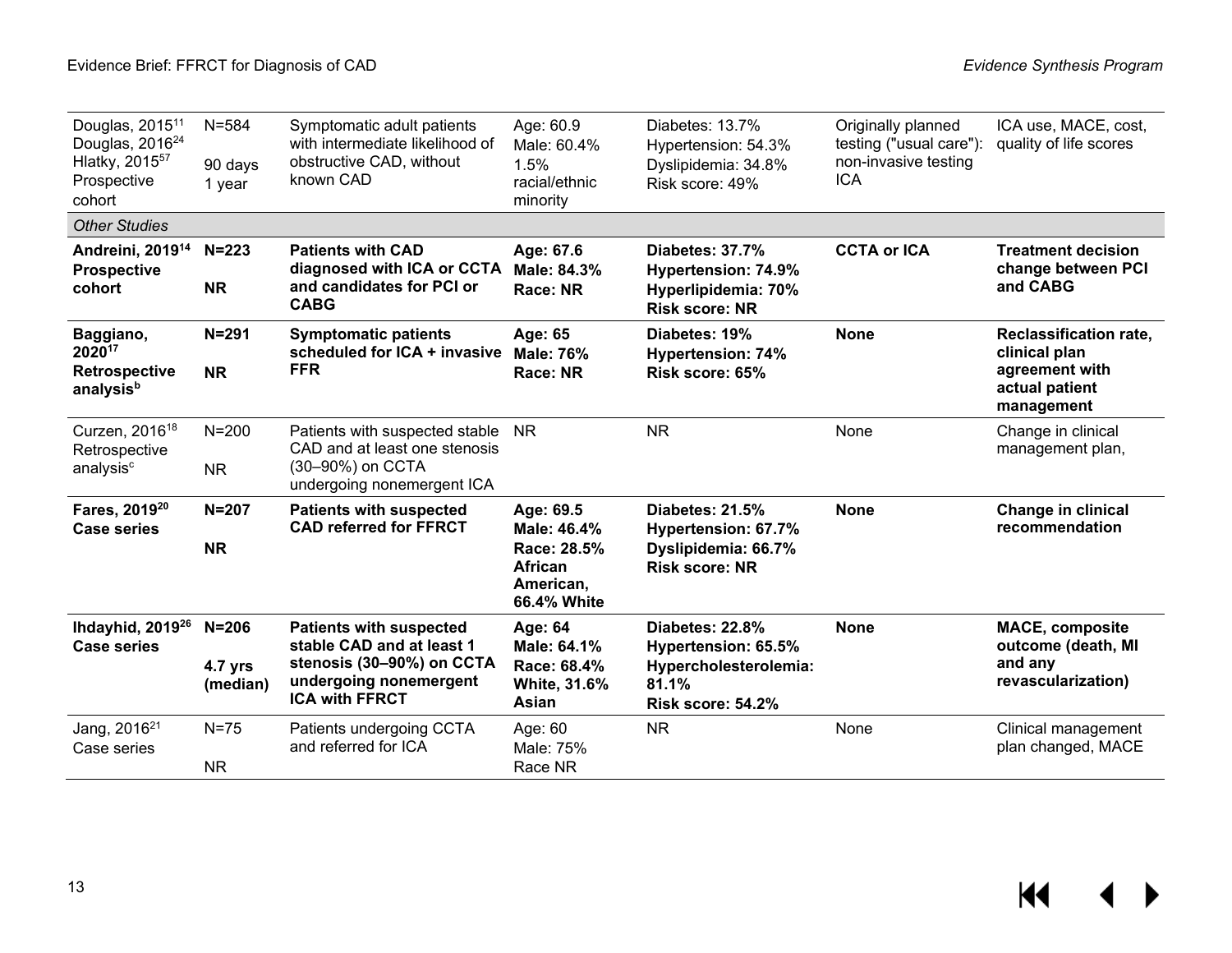| Jensen, 2018 <sup>15</sup><br>Prospective<br>cohort                                  | $N = 774$<br>90 days             | Symptomatic patients referred<br>to non-emergent ICA or CCTA<br>on suspicion of stable CAD             | Age: 59<br>Male: 52%<br>Race: NR           | Diabetes: 9%<br>Hypertension: 37%<br>Hyperlipidemia: 32%<br>Risk score: 40%                  | CCTA alone (planned<br>ICA or planned<br>CCTA) | ICA cancellation,<br><b>MACE</b>                                                  |
|--------------------------------------------------------------------------------------|----------------------------------|--------------------------------------------------------------------------------------------------------|--------------------------------------------|----------------------------------------------------------------------------------------------|------------------------------------------------|-----------------------------------------------------------------------------------|
| Norgaard,<br>2020 <sup>28</sup><br><b>Case series</b>                                | $N = 975$<br>2.2 yrs<br>(median) | <b>Patients with suspected</b><br>chronic coronary syndrome<br>and stenosis (30-70%) on<br><b>CCTA</b> | Age: 61.9<br>Male: 59.1%<br><b>Race NR</b> | Diabetes: 12.0%<br>Hypertension: 45.4%<br>Hyperlipidemia: 37.7%<br>Risk score: 44.8%         | <b>None</b>                                    | <b>Composite outcome</b><br>(death, MI,<br>hospitalization,<br>revascularization) |
| Norgaard, 2017 <sup>16</sup><br>(Clinical use)<br>Retrospective<br>cohort            | $N = 1248$<br>6 to 8<br>months   | Symptomatic patients with<br>suspected CAD undergoing<br>CCTA                                          | Age: 57<br>Male: 47%<br>Race: NR           | Diabetes: 10%<br>Hypertension: 34%<br>Hyperlipidemia: 29%<br>Risk score: 34%                 | <b>CCTA</b> alone                              | ICA cancellation,<br><b>MACE</b>                                                  |
| Norgaard, 2017 <sup>12</sup><br>(Myocardial<br>perfusion)<br>Retrospective<br>cohort | $N = 3523$<br>3 months           | Symptomatic patients with<br>suspected CAD undergoing<br><b>CCTA</b>                                   | Age: 56.5<br>Male: 47.0%<br>Race: NR       | Diabetes: 7.9%<br>Hypertension: 35.4%<br>Hyperlipidemia: 30.5%<br>Risk score: 33.2%          | MPI (Period 1)<br>FFRCT (Period 2-3)           | ICA use                                                                           |
| Rabbat, 2020 <sup>13</sup><br><b>Prospective</b><br>cohort                           | $N = 431$<br><b>NR</b>           | <b>Patients with suspected</b><br><b>CAD referred for CCTA</b>                                         | Age: 58.9<br>Male: 48.4%<br>Race: NR       | Diabetes: 16.7%<br>Hypertension: 59.5%<br>Hyperlipidemia: 63%<br>Intermediate risk:<br>89.2% | <b>CCTA</b> alone                              | <b>ICA use</b>                                                                    |
| Van Belle,<br>202123<br><b>Case series</b>                                           | $N = 101$<br><b>NR</b>           | Patients with at least 1<br>stenosis $\geq 40\%$ with FFRCT<br>and undergoing ICA                      | <b>NR</b>                                  | <b>NR</b>                                                                                    | <b>ICA</b>                                     | <b>PCI strategy change</b>                                                        |

*Notes.* Boldface indicates new evidence since 2019 ESP report.<sup>a</sup> Diamond-Forrester risk score, <sup>b</sup> Analysis of PERFECTION diagnostic accuracy study, <sup>c</sup> Analysis of NXT diagnostic accuracy study.

*Abbreviations*. CABG=coronary artery bypass graft, CAD=coronary artery disease, CCTA=coronary computed tomography angiography, FFRCT=fractional flow reserve using computed tomography, ICA=invasive coronary angiography, Intl=international, MACE=major adverse cardiovascular event, MI=myocardial infarction, MPI=myocardial perfusion imaging, PCI=percutaneous coronary intervention.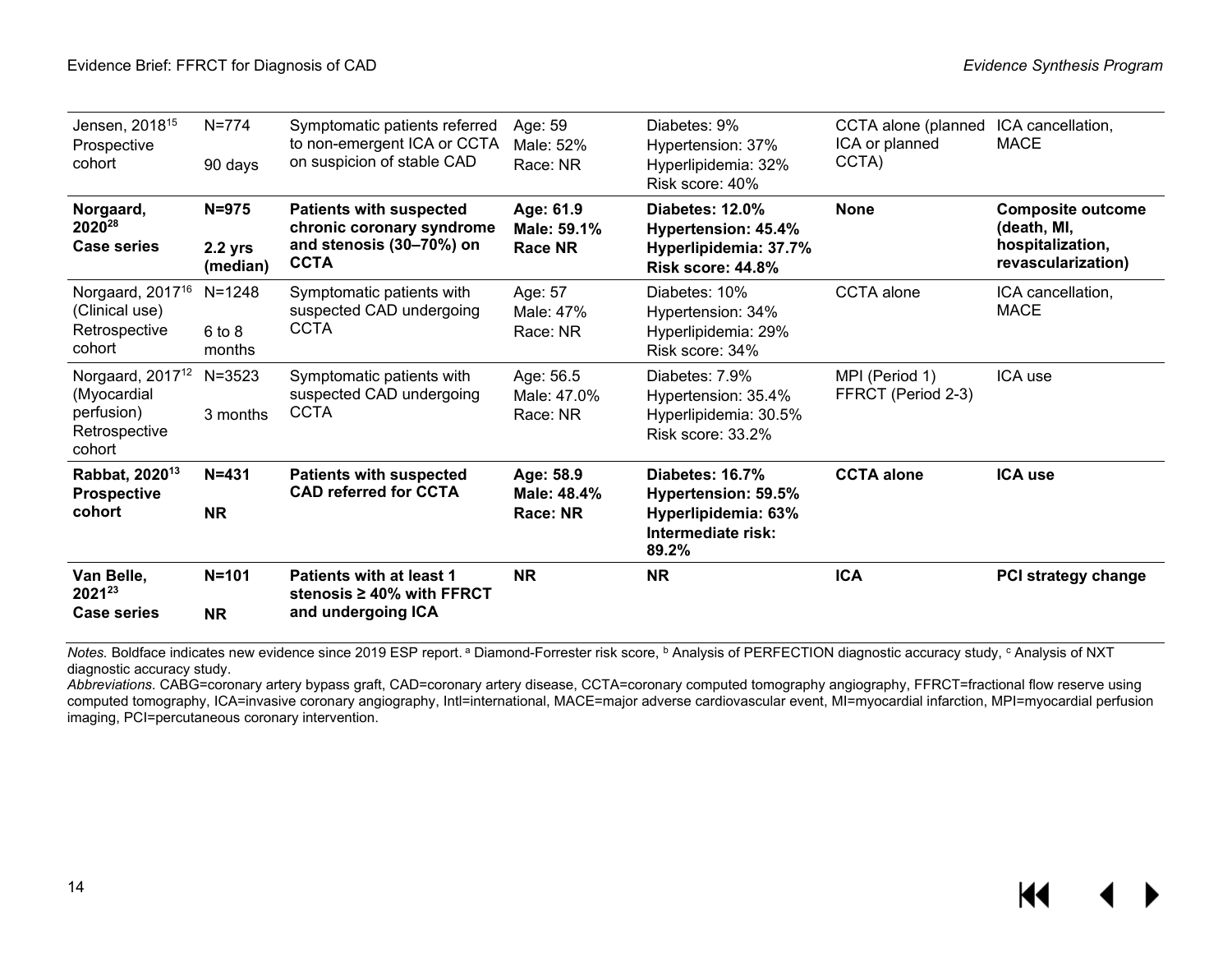## <span id="page-18-0"></span>**KEY QUESTION 1: DIAGNOSTIC ACCURACY OF HEARTFLOW**

One new systematic review<sup>1</sup> agreed with previous findings, reporting good diagnostic accuracy of HeartFlow, and higher specificity for identifying obstructive coronary disease than CCTA alone in patients with suspected coronary disease using a reference standard of FFR during IC A (specificity range = 73% to 76% HeartFlow vs 61% to 64% CCTA alone) (Table 3).<sup>1-3</sup> The accuracy of HeartFlow was higher than that of CCTA (AUC range  $= 0.87$  to 0.89 HeartFlow vs 0.82 CCTA alone), while sensitivities were similar (84% to 85% HeartFlow vs 86% to 88% CCTA).

| <b>Systematic Reviewa</b> |                                   | Celeng, $20183$                                                                                               | Hamon, 2019 <sup>2</sup> | Pontone, 2020 <sup>1</sup> |  |
|---------------------------|-----------------------------------|---------------------------------------------------------------------------------------------------------------|--------------------------|----------------------------|--|
| <b>Patient Population</b> |                                   | Patients with stable chest pain with suspected CAD<br>undergoing clinically indicated ICA with FFR after CCTA |                          |                            |  |
|                           | Sensitivity <sup>b</sup> [95% CI] | 85% [81, 90]                                                                                                  | 84% [80, 88]             | 85% [81, 88]               |  |
| <b>Heart-Flow</b>         | Specificity <sup>b</sup> [95% CI] | 73% [61, 82]                                                                                                  | 76%[73, 79]              | 75% [72, 78]               |  |
|                           | <b>AUC [95% CI]</b>               | $0.87$ [NR]                                                                                                   | $0.89$ [NR]              | 0.89 [NR]                  |  |
|                           | Sensitivity <sup>b</sup> [95% CI] | 87% [84, 91]                                                                                                  | 86% [85, 88]             | 88% [85, 90]               |  |
| <b>CCTA</b>               | Specificity <sup>b</sup> [95% CI] | 61% [54, 68]                                                                                                  | 64% [63, 66]             | 64% [61, 66]               |  |
|                           | <b>AUC [95% CI]</b>               | NR.                                                                                                           | $0.82$ [NR]              | 0.82 [NR]                  |  |

<span id="page-18-1"></span>

|  | Table 3. Diagnostic Accuracy of HeartFlow from Included Systematic Reviews |  |
|--|----------------------------------------------------------------------------|--|
|--|----------------------------------------------------------------------------|--|

*Notes.* Boldface indicates new evidence since 2019 ESP report. <sup>a</sup> Each SR included a subset of 9 studies on HeartFlow. **b** Per-vessel.

*Abbreviations.* CAD=coronary artery disease, CCTA=coronary computed tomography angiography, FFR=fractional flow reserve, ICA=invasive coronary angiography.

Seven studies (5 new since 2019 ESP report) published after the most recent systematic reviews generally agreed with the findings of those reviews. Sensitivity (range = 81% to 92%), specificity (range =  $68\%$  to 94%), and accuracy (AUC range = 0.82 to 0.94) estimates for HeartFlow varied, but generally showed similar sensitivity and higher specificity and diagnostic accuracy than CCTA alone (Table 4). $4-10$  The variation in estimates among studies may be due to differences in study populations, CCTA procedures (*ie*, imaging technique), or study methods (*eg*, whether clinicians interpreting HeartFlow had knowledge of reference standard findings). Multiple studies directly assessing the diagnostic accuracy of HeartFlow compared to FFR during ICA reported similar sensitivities, but higher specificities, than that of CCTA, strengthening our confidence in these findings. However, no studies have assessed diagnostic accuracy in a VA population.

All included studies used a FFR $_{CT}$  cut-off value of  $\leq$  0.80. An evaluation of the diagnostic performance of HeartFlow according to different FFRCT cut-off values in patients with suspected CAD undergoing invasive FFR found that specificity values were higher with a cut-off of FFR $cr$  $\leq$  0.75 compared to FFR<sub>CT</sub>  $\leq$  0.80 (75% and 59%, respectively), with acceptable sensitivity (95%) for FFR<sub>CT</sub> = 0.80 and 86% for FFR<sub>CT</sub> = 0.75).<sup>58</sup>Additionally, a sub-study from an observational Danish study found that in patients with intermediate stenoses on CCTA, an FFR $_{CT}$  score  $\leq 0.75$ was more predictive of ICA results than a score in the range 0.75 to 0.80.<sup>16</sup>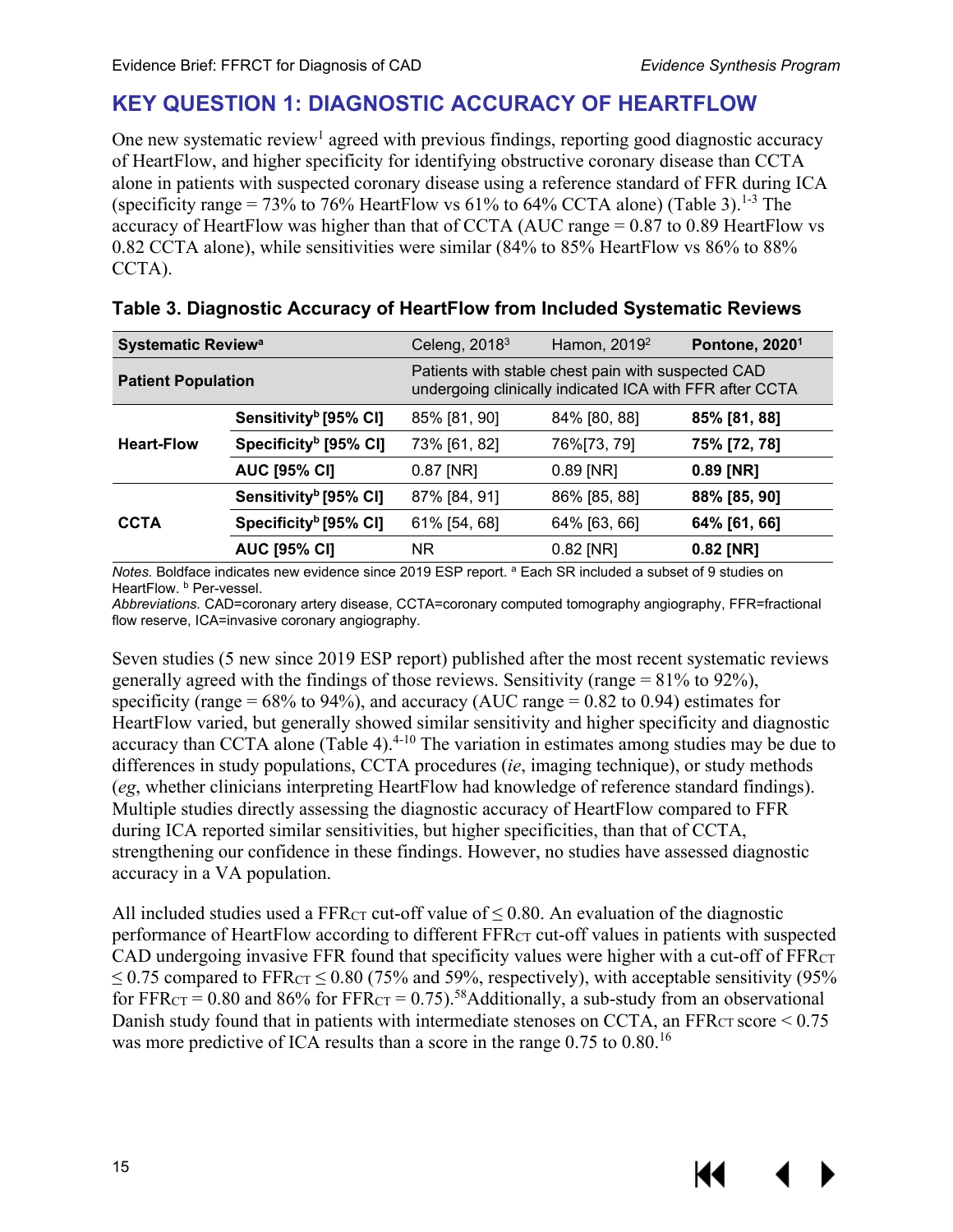| <b>Author, Year</b><br>(N)             | <b>Patient Population</b>                                               | <b>CAD</b> <sup>b</sup> | Sensitivity <sup>c</sup><br>$[95%$ CI]              | <b>Specificity<sup>c</sup></b><br>$[95%$ CI] | <b>AUC [95% CI]</b>                                   |
|----------------------------------------|-------------------------------------------------------------------------|-------------------------|-----------------------------------------------------|----------------------------------------------|-------------------------------------------------------|
| Bom, 2021 <sup>4</sup><br>(132)        | Suspected CAD and ≥<br>30% stenosis on ICA                              | <b>NR</b>               | 90% [83, 96]                                        | 68% [58, 77]                                 | 0.89 [0.83 to 0.93]                                   |
| Cami, 2020 <sup>5</sup><br>(1, 484)    | <b>Evaluated for</b><br>myocardial ischemia                             | <b>NR</b>               | <b>Distal: 92%</b><br>[NR]<br>Terminal: 92%<br>[NR] | Distal: 86%<br>[NR]<br>Terminal: 50%<br>[NR] | <b>Distal: 0.91</b><br>[NR]<br>Terminal: 0.83<br>[NR] |
| Driessen,<br>20196<br>(157)            | Suspected CAD and<br>clinically indicated ICA<br>with FFR               | 45%                     | 90% [84, 95]                                        | 86% [82, 89]                                 | 0.94 [0.92 to 0.96]                                   |
| Ko, 2019 <sup>7</sup><br>(51)          | <b>Suspected CAD and</b><br>clinically indicated<br><b>ICA with FFR</b> | 49%                     | 81% [63, 93]                                        | 85% [73, 93]                                 | 0.90 [0.82 to 0.98]                                   |
| Pontone,<br>$2019a^8$<br>(147)         | Suspected CAD and<br>clinically indicated ICA<br>with FFR               | 45%                     | 88% [82, 94]                                        | 94% [91, 96]                                 | 0.93 [0.91 to 0.96]                                   |
| Pontone,<br>2019b <sup>9</sup><br>(85) | <b>Suspected CAD and</b><br>clinically indicated<br><b>ICA with FFR</b> | 57%                     | 86% [78, 94]                                        | 75% [68, 82]                                 | 0.88 [0.83 to 0.92]                                   |
| Tanigaki,<br>201910<br>(152)           | <b>Stable CAD identified</b><br>by CCTA                                 | 46%                     | 82% [76, 88]                                        | 70% [64, 74]                                 | 0.82 [0.76 to 0.87]                                   |

#### <span id="page-19-2"></span>**Table 4: Primary Studies on the Diagnostic Accuracy of HeartFlowa**

*Notes.* Boldface indicates new evidence since 2019 ESP report. ª Not included in previous meta-analyses.<br><sup>b</sup> Prevalence of functionally significant CAD classified as at least one vessel with invasive FFR ≤ 0.80. <sup>c</sup> Per-*Abbreviations.* CAD=coronary artery disease, CCTA=coronary computed tomography angiography, FFR=fractional flow reserve, ICA=invasive coronary angiography.

## <span id="page-19-0"></span>**KEY QUESTION 2: DIAGNOSTIC AND THERAPEUTIC IMPACT OF HEARTFLOW**

#### <span id="page-19-1"></span>**Use of Invasive Coronary Angiography**

Several clinical scenarios were previously identified for the potential impact of HeartFlow on use of ICA. No new evidence examined the impact of HeartFlow on ICA use in patients directly referred to ICA (scenario 1), or as a substitute for other noninvasive strategies (scenario 2). A single new study examined reduction in ICA with use of HeartFlow in patients referred for CCTA (scenario 3).

#### *Scenario 1: Use of HeartFlow in patients who are planned to be directly referred to ICA in lieu of noninvasive evaluation*

No new studies examined impact of HeartFlow on the use of ICA in patients planned to be directly referred to ICA. As previously described, the PLATFORM study<sup>11</sup> compared consecutive cohorts of patients receiving usual care (invasive or noninvasive diagnostic evaluation followed by medical therapy or invasive procedures) or HeartFlow. Findings from this study suggest that use of HeartFlow in patients with new onset chest pain scheduled for elective ICA can reduce the use of coronary angiograms in patients who do not have functionally

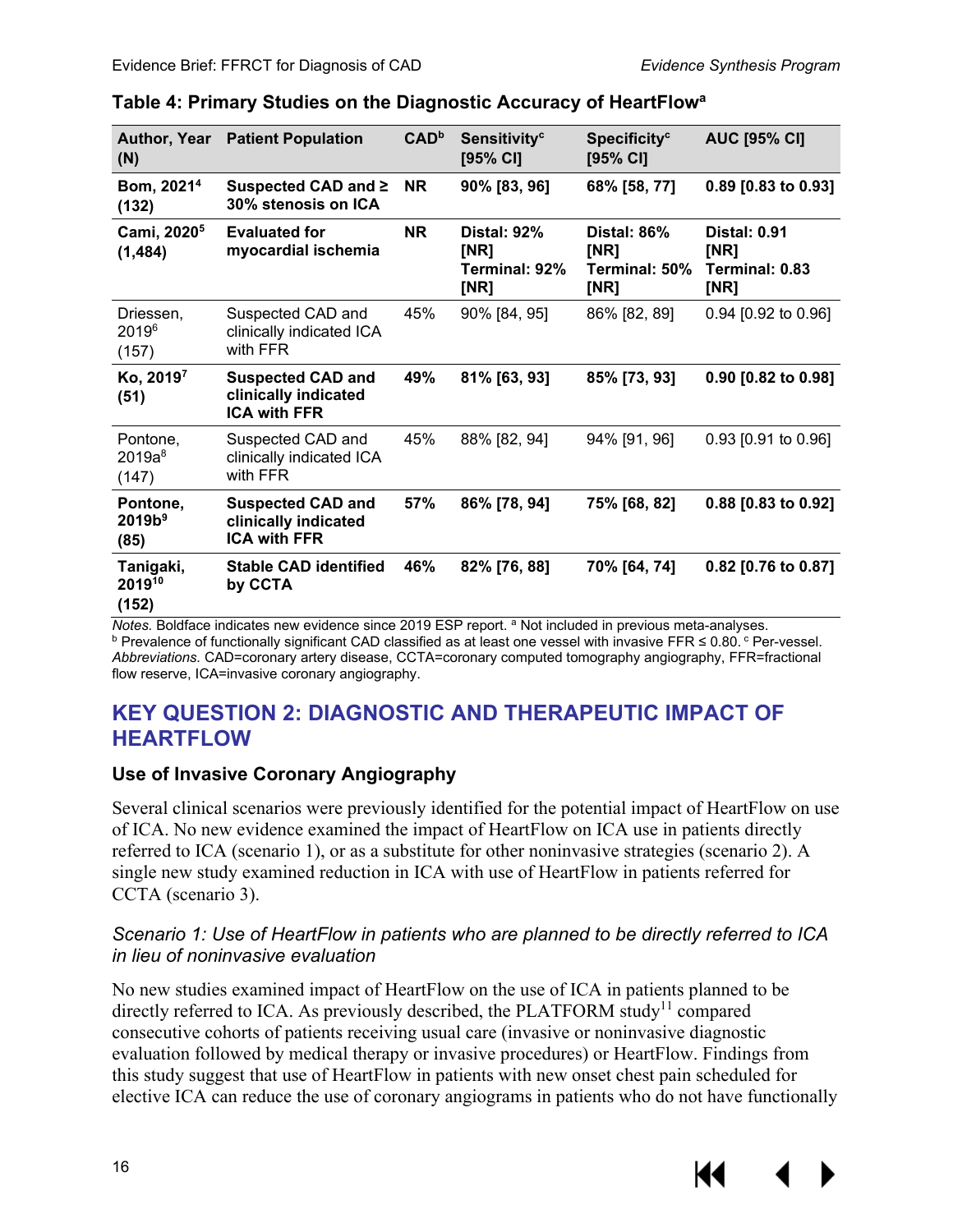К

significant coronary disease. In this trial, use of HeartFlow reduced the 90-day rate of ICA overall from 100% to 40% in patients whose local community physicians planned ICA as the initial test to evaluate chest pain. The rate of nonobstructive ICA was 12% in the HeartFlow group versus 73% in the usual care group (risk difference  $= -61\%$ , 95% CI [ $-53$ ,  $-69$ ]). The rate of obstructive CAD was similar in the 2 groups. Similar findings were reported in a sub-analysis of these patients from German sites.[56](#page-32-16) Our confidence in these findings is limited because the criteria for ordering elective ICA were unclear and may differ across clinical settings, including between VA and non-VA settings. Additionally, these findings are from a single study and it is unknown if further studies would have consistent findings.

#### *Scenario 2: Use of HeartFlow as a substitute for other noninvasive testing*

No new studies examined impact of HeartFlow on the use of ICA in patients planned for other noninvasive testing. The PLATFORM study showed that HeartFlow did not reduce the use of ICA in patients who were planned for noninvasive testing. Only about 10% of patients who underwent a noninvasive workup needed ICA, whereas 12.5% of HeartFlow patients underwent angiography.<sup>[11](#page-29-3)</sup> A previously described single-center, pre-post study in Denmark<sup>12</sup> reported findings that conflicted with the PLATFORM trial, with a reduction in the use of ICA (-4.2 per 100 patients, 95% CI [-6.9, -1.6]) and a reduction in the rate of finding no obstructive disease on ICA (-12.8 per 100 ICAs, 95% CI [-22.2, -3.4]) after switching the preferred noninvasive strategy from myocardial perfusion imaging to CCTA plus selective HeartFlow (in patients with intermediate stenosis on CCTA). However, the risk difference was small and should be considered alongside the negative results of the PLATFORM trial in patients referred for an initially noninvasive evaluation. Our confidence in these findings is limited by inconsistent findings and lack of direct comparison to specific noninvasive strategies, including those routinely used in the VA.

#### *Scenario 3: Use of HeartFlow as a part of the clinical pathway for patients who undergo CCTA*

One new single-center study<sup>13</sup> in the US described the impact of implementing HeartFlow in patients without known CAD referred for CCTA. ICA utilization was compared among consecutive patients receiving HeartFlow during a specific time period and a historical control group receiving CCTA alone. This study has major methodological limitations, including use of a historical control group with unclear methods for selection of patients. There were important baseline differences between patients receiving HeartFlow and the historical control group (anginal typicality, prior stress testing, *etc*), and it is likely that these differences impacted downstream use of ICA. Additionally, introduction of HeartFlow into the clinic may have influenced ICA referral patterns among clinicians. Although ICA use was similar overall (17% [65/387] HeartFlow vs 18% [8/44] historical control), among patients with at least 1 vessel with  $\geq$  50% diameter stenosis, ICA use was reduced with HeartFlow (45% [55/121] HeartFlow vs 80% [8/10] historical control). Our confidence in these findings is very low, as they are from a single study with severe methodological limitations. In the previously described ADVANCE registry,<sup>[54](#page-32-17)</sup> overall 90-day ICA use was 43.9%, and several subgroup analyses<sup>[22](#page-30-8)[,25](#page-30-9)[,53](#page-32-10)</sup> of the registry reported similar findings (the registry did not have a comparison to patients not receiving HeartFlow).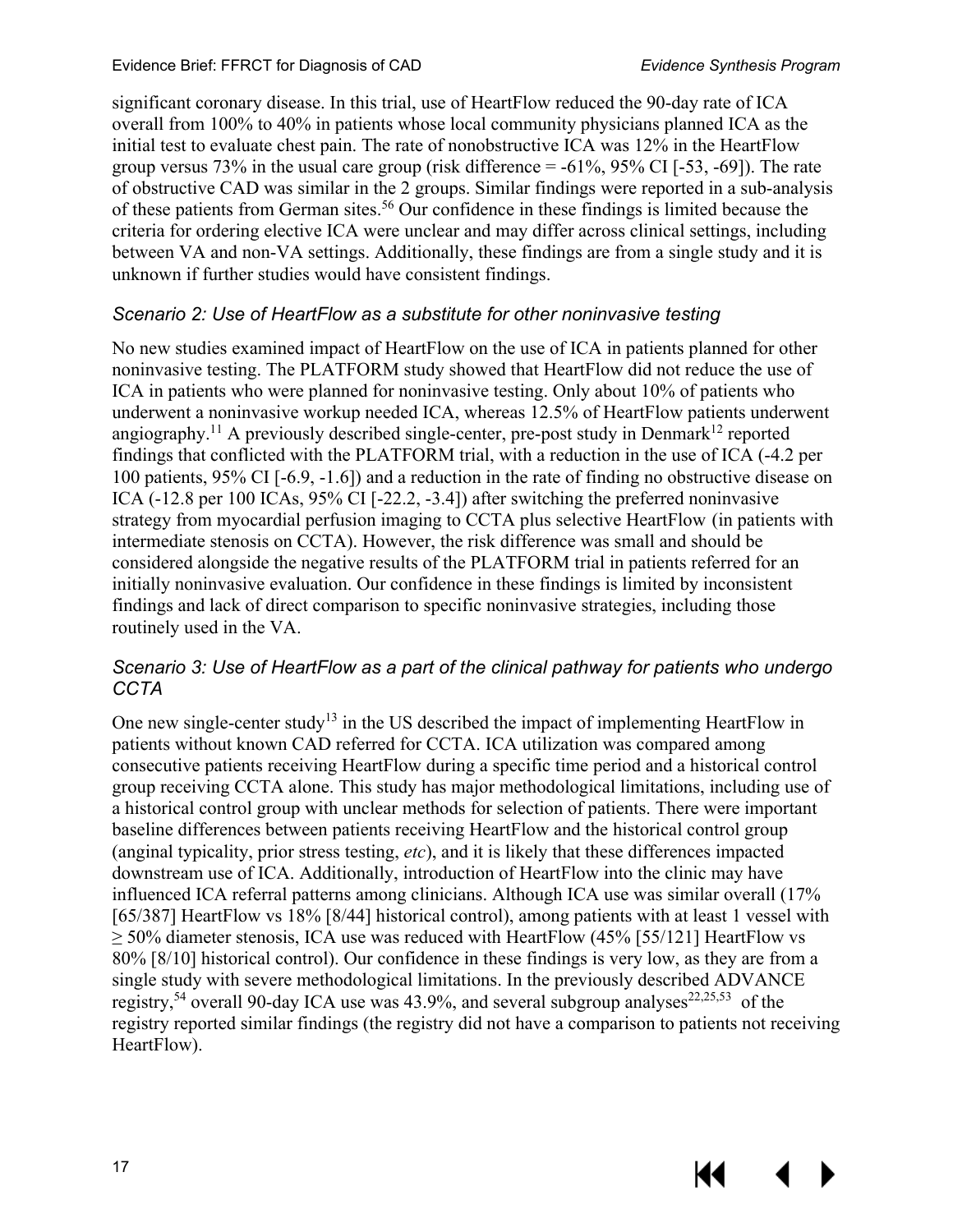#### <span id="page-21-0"></span>**Change in Clinical Management**

Several new registry- or hospital system-based studies reported changes in clinical management plans or rates of ICA cancellation based on HeartFlow or CCTA alone<sup>[14-22](#page-30-1)</sup> (Table 5). Most studies compared clinical management plans within a single group of patients, with clinicians making clinical decisions based on CCTA images or HeartFlow FFR $_{CT}$  analyses of the same patients. Rates of changes in clinical management plans among the new studies varied (range = 24% to 55.8%)<sup>[17,](#page-30-2)[20,](#page-30-10)22</sup> but were generally lower than those previously reported (range =  $36\%$  to 66.9%).<sup>18[,19](#page-30-6),[21](#page-30-7)</sup> Rates of ICA cancellation ranged from  $48\%$  to 91%.<sup>15,[16,](#page-30-4)21</sup> The variability in these findings likely arises from differences in patient populations (*ie*, patients with suspected CAD vs those with known CAD or documented stenosis), local variation in clinical management and physician practices, and availability of ICA. One new study<sup>14</sup> compared management plans between 2 heart teams, randomized to make a treatment decision between percutaneous coronary intervention (PCI) or coronary artery bypass grafting (CABG) based on coronary angiography or on CCTA. Each heart team then had to make a second treatment decision based on results from HeartFlow. Compared to CCTA or ICA, 7% and 6.6% of patients had a treatment decision change between PCI and CABG with the additional HeartFlow information, respectively.

| Author, Year<br>(N)                              | <b>Population</b>                                                                                        | <b>Change in Clinical Management</b>                                                                                            |
|--------------------------------------------------|----------------------------------------------------------------------------------------------------------|---------------------------------------------------------------------------------------------------------------------------------|
| Andreini, 2019 <sup>14</sup><br>(223)            | Patients with CAD diagnosed with ICA or<br><b>CCTA and candidates for PCI or CABG</b>                    | <b>Change btwn CABG and PCI:</b><br>7% (95% CI 3.4, 10.6) <sup>a</sup> vs CCTA<br>6.6% (95% CI [3.1, 10.1]) <sup>a</sup> vs ICA |
| Baggiano, 2020 <sup>17</sup><br>(291)            | Symptomatic patients scheduled for ICA<br>+ invasive FFR                                                 | 28% (95% CI [22.8, 31.2]) <sup>a</sup>                                                                                          |
| Curzen, 2016 <sup>18</sup><br>(200)              | Patients with suspected CAD with at least<br>one stenosis (30-90%) on CCTA undergoing<br>nonemergent ICA | 36% (95% CI [29.3, 42.7]) <sup>a</sup>                                                                                          |
| Fairbairn, 2018 <sup>19</sup><br>(5,083)         | Patients with suspected CAD with<br>documented atherosclerosis (>30%) on<br><b>CCTA</b>                  | 66.9% (95% CI [64.8, 67.6])                                                                                                     |
| Fares, 2019 <sup>20</sup><br>(207)               | Patients with suspected CAD referred for<br><b>FFRCT</b>                                                 | 24% (95% CI [17.4, 30.6]) <sup>a</sup>                                                                                          |
| Jang, 2016 <sup>21</sup><br>(75)                 | Patients with suspected CAD undergoing<br>CCTA and referred for ICA.                                     | 55%<br>ICA cancellation: 48%                                                                                                    |
| Jensen, 2018 <sup>15</sup><br>(774)              | Patients with suspected CAD referred to<br>non-emergent ICA or CCTA                                      | ICA cancellation: 75% (high risk),<br>91% (low-intermediate risk)                                                               |
| Norgaard, 2017<br>(clinical use) $16$<br>(1,248) | Patients with suspected CAD undergoing<br><b>CCTA</b>                                                    | ICA cancellation: 66% (95% CI<br>$[59, 73]$ <sup>a</sup>                                                                        |
| Shiono, 2019 <sup>22</sup><br>(1,829)            | Japanese patients with suspected CAD<br>with documented atherosclerosis (>30%)<br>on CCTA                | 55.8% (95% CI [53.5, 58.1]) <sup>a</sup>                                                                                        |

<span id="page-21-1"></span>

|  | Table 5. Changes in Clinical Management with HeartFlow |
|--|--------------------------------------------------------|
|--|--------------------------------------------------------|

*Notes.* Boldface indicates new evidence since 2019 ESP report. a ESP Calculated. *Abbreviations.* CABG=coronary artery bypass graft, CAD=coronary artery diseases, CCTA=coronary computed angiography tomography, FFR=fractional flow reserve, ICA=invasive coronary angiography, PCI=percutaneous coronary intervention.

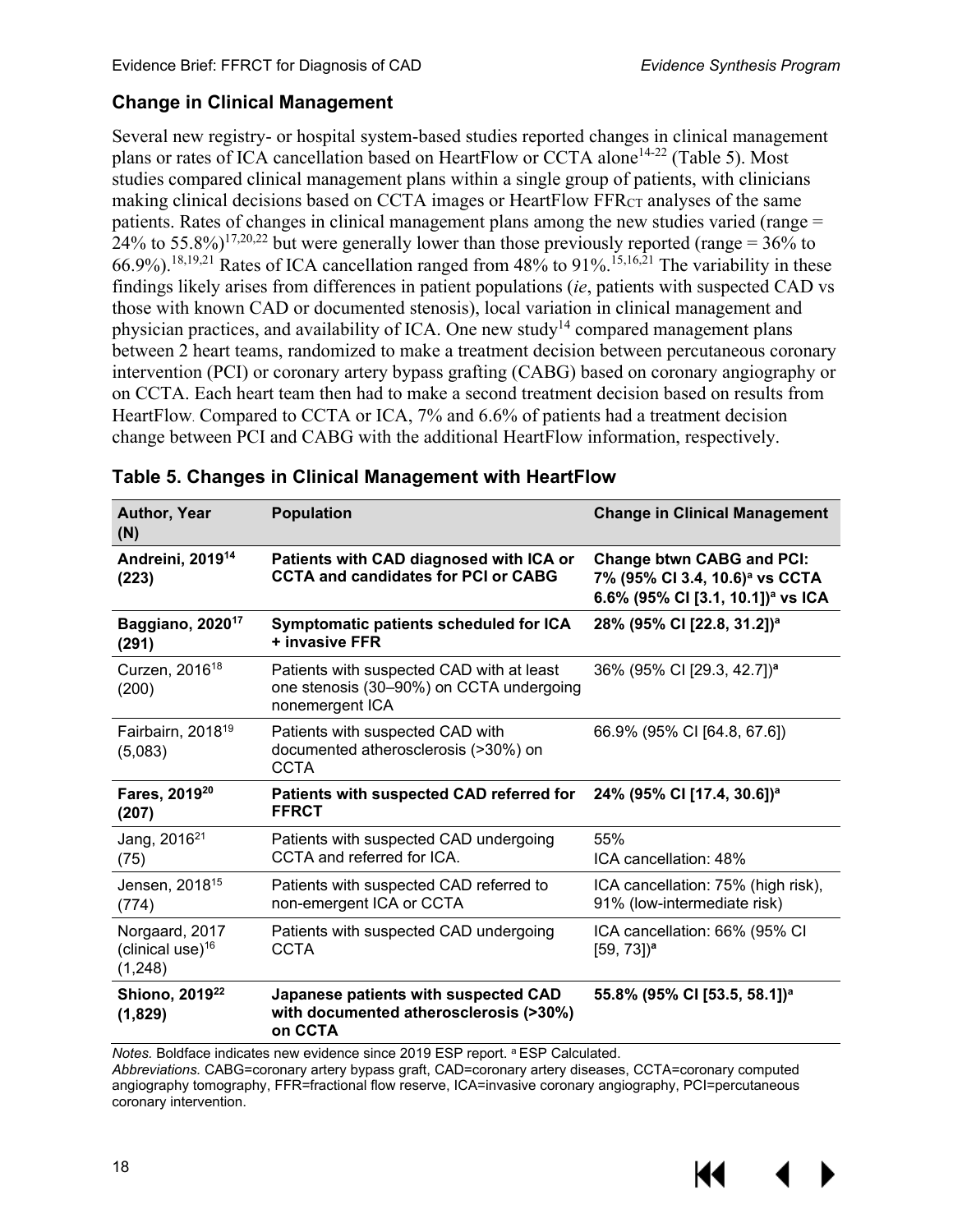Studies directly evaluated outcomes of clinical relevance in actual practice. However, our confidence in these findings is limited by important methodological weaknesses, including lack of control groups (all patients received HeartFlow in most studies) and unclear blinding of imaging results (*ie*, the same clinicians made clinical recommendations based on CCTA alone or HeartFlow) in several studies, which may have influenced changes in clinical management plans. Additionally, most studies did not assess whether HeartFlow affected actual clinical management of patients (treatment received) but focused on changes in the initial clinician management plan.

## <span id="page-22-0"></span>**KEY QUESTION 3: IMPACT OF HEARTFLOW ON CLINICAL OUTCOMES AND COST**

Rates of cardiovascular and other adverse events were low and were similar in those receiving HeartFlow or other diagnostic strategies, and in those whose clinical management plans were changed with HeartFlow (including in those who had ICA cancelled based on HeartFlow results) and those whose clinical management plans were not changed (Table 6).<sup>11[,15](#page-30-3)[,16](#page-30-4)[,19](#page-30-6)[,21](#page-30-7)[,24](#page-30-5)[,26](#page-30-12)[,54](#page-32-17)</sup> One new sub-analysis of the NXT trial (designed to examine the diagnostic accuracy of HeartFlow)<sup>[59](#page-33-0)</sup> reported a longer-term rate of major adverse cardiac events (MACE; 9.7% at a median of 4.7 years) among patients receiving HeartFlow, but did not compare MACE rates to those in patients utilizing other diagnostic strategies.<sup>[26](#page-30-12)</sup> Although MACE and other clinical event rates were consistently low, only the PLATFORM trial compared event rates in patients receiving HeartFlow to other diagnostic strategies, and only a single study included follow-up longer than 1 year.

| <b>Author, Year</b>                                       | Follow-up             | <b>MACE or Other Adverse Cardiac Events</b>                                                                                                                                     |
|-----------------------------------------------------------|-----------------------|---------------------------------------------------------------------------------------------------------------------------------------------------------------------------------|
| Douglas, 2015 <sup>11</sup> /<br>$2016^{24}$              | 90 days<br>1 year     | 90 days: 2 (0.7%) HeartFlow vs 0 usual care MACE<br>1 year: 2 (0.7%) HeartFlow vs 2 (1.0%) usual care MACE (0 in<br>patients whose ICA was canceled based on HeartFlow results) |
| Fairbairn, 2018 <sup>19</sup><br>Nous, 2021 <sup>54</sup> | 90 days<br>1 year     | 90 days: 19 (0.4%) MACE<br>1 year: 59 (1.2%) MACE                                                                                                                               |
| Ihdayhid, 2019 <sup>26</sup>                              | 4.7 years<br>(median) | 20 MACE (9.7%)                                                                                                                                                                  |
| Jang, 2016 <sup>21</sup>                                  | 1 year                | No significant difference in cardiovascular events between patients<br>with changed vs unchanged management with HeartFlow (data NR)                                            |
| Jensen, 2018 <sup>15</sup>                                | 90 days               | 14 (1.8%) clinical adverse events (0 in patients whose ICA was<br>canceled based on HeartFlow results)                                                                          |
| Norgaard, 2017 <sup>16</sup><br>(clinical)                | 90 days               | 0 serious adverse cardiac events (including in patients whose ICA<br>was canceled based on HeartFlow results)                                                                   |

#### <span id="page-22-1"></span>**Table 6. Cardiac and Clinical Events**

*Notes.* Boldface indicates new evidence since 2019 ESP report.

*Abbreviations*. ICA=invasive coronary angiography, MACE=major adverse cardiovascular event.

No new studies examined cost or quality of life outcomes. As previously described, quality of life scores in the PLATFORM trial<sup>24,[57](#page-32-18)</sup> were generally similar between groups, with a greater improvement in quality of life reported with HeartFlow in the planned noninvasive subgroup. Mean costs at 90 days and 1 year were lower in the HeartFlow cohort compared to the usual care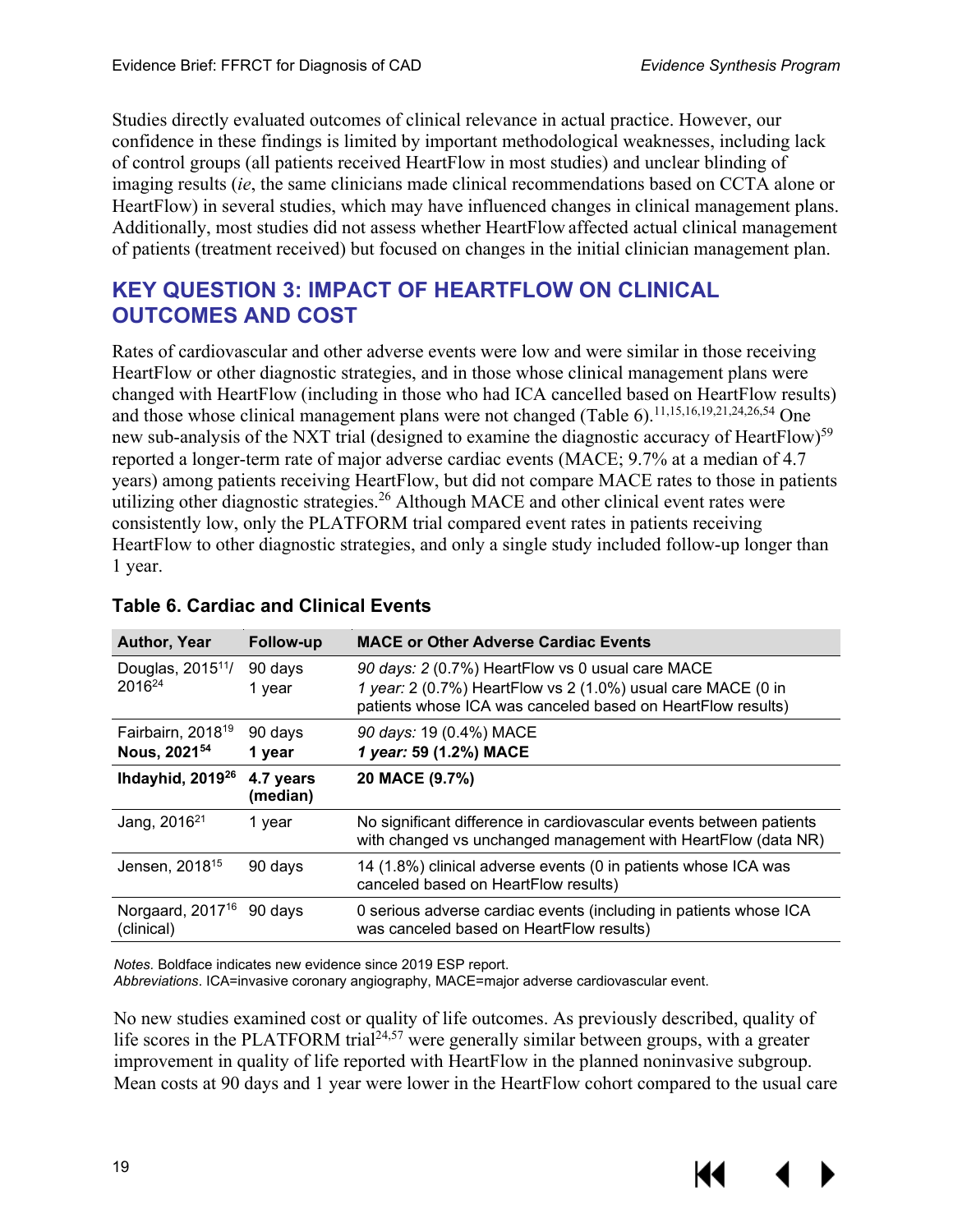cohort in the subgroup of patients planned to receive ICA, but no differences in costs were observed between the groups in patients planned to receive noninvasive testing.  $24,57$  $24,57$ 

## <span id="page-23-0"></span>**CONSIDERATIONS FOR THE USE OF HEARTFLOW IN VA**

The potential impact of HeartFlow depends on the use of CCTA because CCTA images are needed for the HeartFlow FFR<sub>CT</sub> analysis. The VA currently employs the 2012 American College of Cardiology Foundation and American Heart Association guidance for diagnosis of CAD, which recommends CCTA only for those who are unable to exercise or who have contraindications to stress testing.<sup>[60,](#page-33-1)[61](#page-33-2)</sup> Data from the VA national CDW shows that around 2,000 VA patients without a diagnosis of CAD or prior history of revascularization or ICA underwent CCTA testing each year from 2018 to 2020 (1,925 patients in 2018, 2,007 patients in 2019 and 1,828 patients in 2020). Among facilities performing at least 1 CCTA, more than 80% of VA sites reported fewer than 50 CCTAs during the calendar years 2018 to 2020 (Figure 2), with around 40% to 60% of VA sites performing 10 CCTAs or fewer. Only 3 to 4 VA sites reported doing 100 CCTAs or more per year from 2018 to 2020.

#### <span id="page-23-1"></span>**Figure 2. Usage of Coronary Computed Tomography Angiography (CCTA) Among VA Stations Performing at Least 1 CCTA Each Calendar Year**



Among VA patients undergoing CCTA, only 18.5% underwent ICA within 90 days after CCTA, indicating that most patients receiving CCTA have normal or non-obstructive results and do not end up requiring ICA or have extensive coronary artery disease not amenable to ICA intervention. In these cases, further imaging, including HeartFlow FFRCT analysis, is usually not necessary. Similar rates of ICA after CCTA in patients with suspected but unknown CAD have been reported in other studies  $(9.6\%$  to  $16\%)$ . <sup>62-65</sup>

CCTA is generally used less often in the US compared to Europe due to differences in guidance recommendations, reimbursement structures, and clinical practices and training.<sup>66</sup> Guidance from the European Society of Cardiology<sup>67</sup> and the National Institute for Health and Care Excellence<sup>68</sup>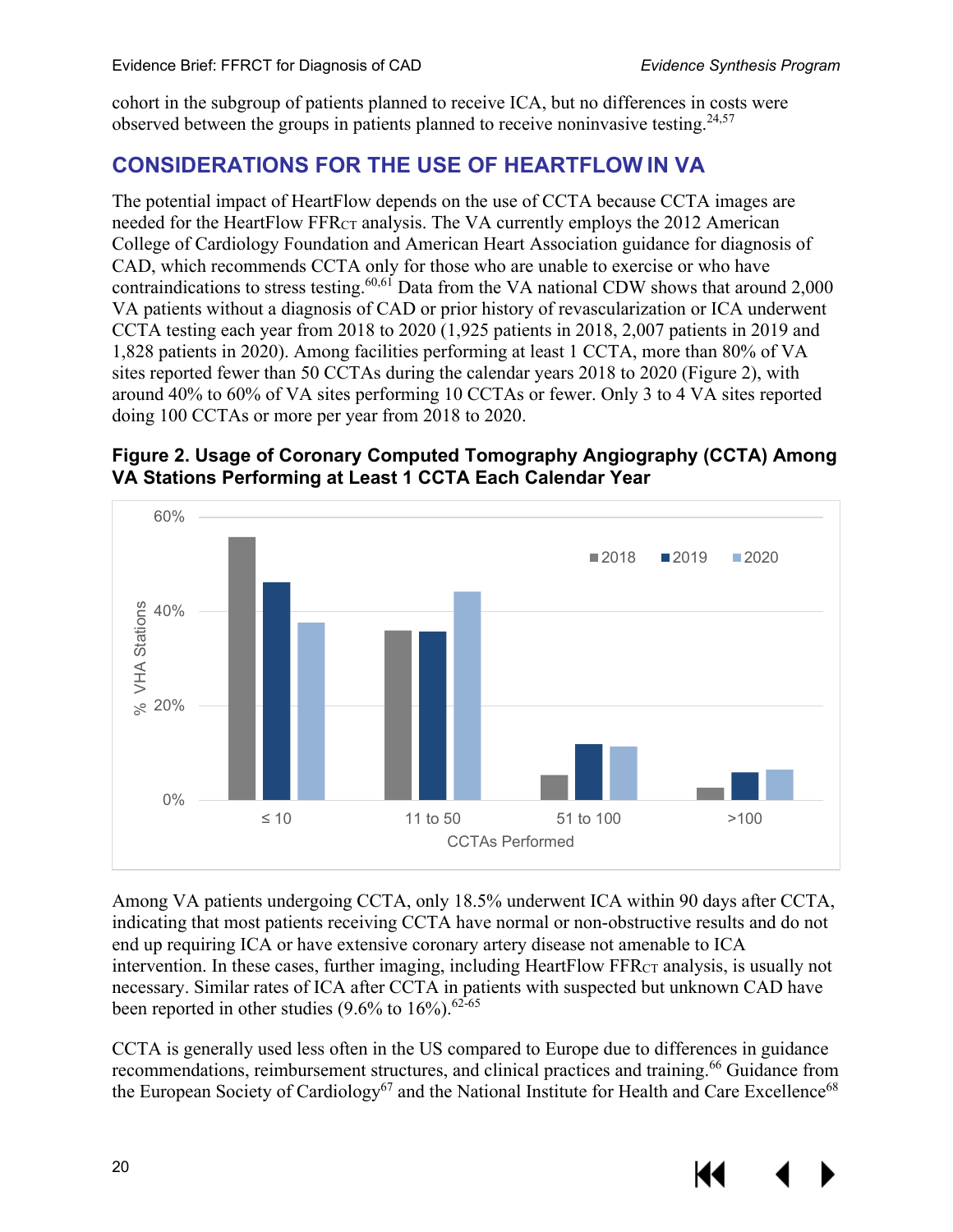К

in the UK recommend use of CCTA as a first-line diagnostic strategy for patients with stable chest pain or chronic coronary syndrome. In an analysis of CCTA use among the Medicare population from 2006 to 2016, CCTA use in the US peaked in 2007 (210.3 per 100,000), and then declined until 2014, after which CCTA usage began to rise again, reaching 131.0 per 100,000 in 2016[.69](#page-33-7) A recent American College of Cardiology State-of-the-Art Review outlined supportive evidence for expanded use of CCTA in the US.<sup>[66](#page-33-4)</sup> However, barriers to increasing the use of CCTA in the US remain, including limited access to equipment, limited availability and support of technical training for clinicians, and lack of updated guidance for use of CCTA.

The potential impact of targeted HeartFlow use in patients referred for CCTA in the VA was estimated in the previous ESP report from data on the sensitivity and specificity of HeartFlow and CCTA alone. Using assumptions for the prevalence of patients with intermediate-stenosis lesions on CCTA, the proportion of these patients who have functionally significant CAD, and the proportion of patients with positive CCTA that undergo ICA, an estimated 34 ICAs could be prevented for every 1,000 patients undergoing CCTA.<sup>[29](#page-31-0)</sup>

## <span id="page-24-0"></span>**ADEQUACY OF CCTA IMAGES FOR HEARTFLOW FFRCT**

HeartFlow FFR<sub>CT</sub> analysis requires adequate-quality CCTA images to estimate FFR data. In studies on the therapeutic and clinical impact of HeartFlow reporting rates of acceptance of CCTA images, 79% to 98.6% of images were adequate for HeartFlow FFR<sub>CT</sub> analysis. Variation in equipment quality and physician and CT technologist expertise may influence the adequacy of CCTA images and are important considerations for potential implementation of HeartFlow. When CCTA images are rejected due to poor image quality, CCTA must be repeated to use HeartFlow.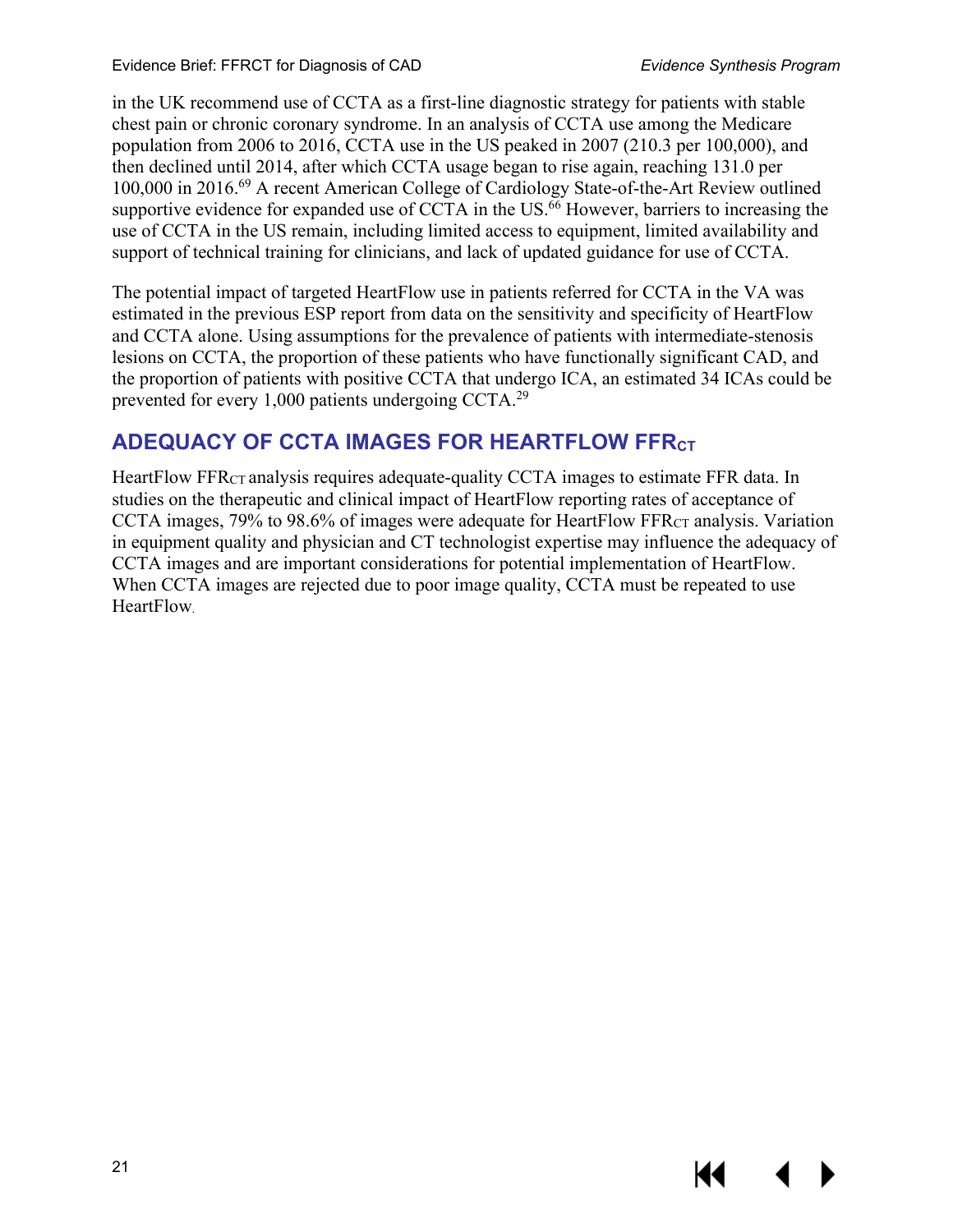## <span id="page-25-0"></span>**SUMMARY AND DISCUSSION**

New evidence did not resolve the evidence gaps identified in the 2019 ESP report. New evidence on the diagnostic accuracy of HeartFlow agreed with findings from the 2019 ESP report, confirming that HeartFlow has good diagnostic accuracy and is more specific than CCTA alone when compared with the reference standard of invasive FFR. No new studies assessed reduction in ICA use with HeartFlow use in patients directly referred to ICA or as a substitute for other noninvasive tests. In the PLATFORM trial,<sup>[11](#page-29-3)</sup> use of HeartFlow reduced the use of coronary angiography in patients directly referred to ICA. However, use of HeartFlow as a substitute for other noninvasive tests led to a higher rate of ICA use in this trial.<sup>[11](#page-29-3)</sup> New evidence showed no difference in ICA use overall with the use of HeartFlow in patients referred for CCTA, but a reduction in ICA use among patients with at least 1 vessel with  $\geq$  50% diameter stenosis.<sup>[13](#page-30-0)</sup> However, severe methodological limitations of this study limit our confidence in these findings. HeartFlow likely changes treatment plans compared to decisions made based on CCTA alone, but the impact on actual treatment received is less clear. Although the specificity of HeartFlow is improved over CCTA alone, the impact on downstream utilization of ICA needs to be verified.

New evidence supported previous findings of low short-term (90 days to 1 year) rates of cardiac events with similar rates in those receiving HeartFlow and other diagnostic strategies, and in those whose clinical management plans changed because of HeartFlow and those whose management plans were unchanged. New evidence on longer-term clinical outcomes showed that MACE rates at around 5 years increased to almost 10% (compared to <2% at 90 days to 1 year) among those receiving HeartFlow. However, comparison of clinical outcomes in patients receiving HeartFlow to other diagnostic strategies are lacking. The findings of generally low clinical event rates align with those reported in the PROMISE trial, which examined outcomes of stable symptomatic outpatients without known CAD randomly assigned to receive CCTA or functional testing (all-cause death/myocardial infarction/unstable angina: 3.1% CCTA vs 3.0% functional testing, median follow-up of 26.1 months).<sup>[70](#page-33-8)</sup> These findings question the overall impact of diagnostic testing strategy on clinical outcomes, including the potential of HeartFlow to impact downstream clinical outcomes. Given the apparently limited impact of diagnostic testing strategy on clinical outcomes, studies of HeartFlow have emphasized the potential for a reduction in the unnecessary use of invasive procedures. However, clinical practice patterns, including routine use of ICA, may vary across different clinical settings. It is important to consider whether reduction in ICA use is appropriate as the key outcome for determining the impact of HeartFlow in all settings, specifically in settings where ICA is not routinely used.

Key considerations for the use of HeartFlow in the VA are the availability and frequency of use of CCTA, technical training for clinicians, and potential challenges of integrating HeartFlow into the clinical workflow. The relatively low number of CCTAs performed in the VA, along with the low rate of ICA after CCTA, suggest that regular use of HeartFlow among all patients referred CCTA may have a low impact on ICA use in the VA. However, if utilization of CCTA within the VA increases in light of updated guidance from the European Society of Cardiology<sup>67</sup> and a review of the evidence by the American College of Cardiology<sup>69</sup> supporting use of CCTA as a first-line diagnostic strategy, HeartFlow has the potential to reduce ICA use in certain clinical scenarios, including as a targeted add-on for patients with CCTA findings that are borderline for obstructive disease. Although few VA sites performed more than 100 CCTAs per year, assessment of the impact of HeartFlow in these high-volume centers could identify the potential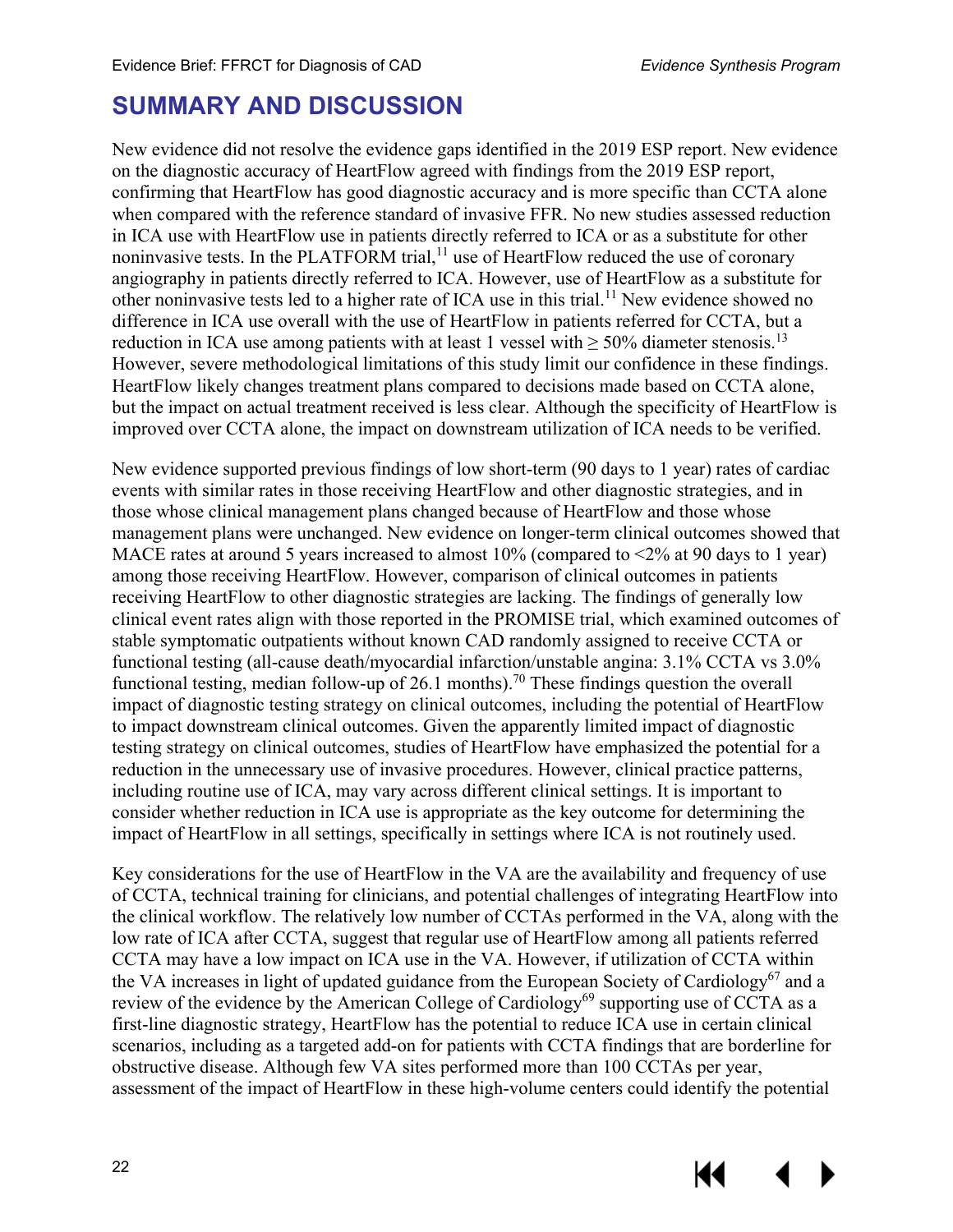clinical implications of use of HeartFlow within the VA. Another important consideration is the low volume of CCTAs within the VA may impact image quality for HeartFlow analysis. VA sites with less technical expertise in conducting CCTAs may experience a higher rate of rejection of images for HeartFlow FFRCT analysis, and it may be necessary for sites to perform a minimum number of CCTAs per year to stay adequately trained and experienced in CCTA techniques.

Other FFRCT algorithms, including Siemens Healthcare cFFR, Canon Medical Systems CT-FFR and independent, locally developed machine learning and reduced order modeling techniques are alternatives to HeartFlow.[2,](#page-29-5)[3,](#page-29-6)[38](#page-31-9) Although none of these technologies are yet commercially available or FDA cleared, they can be used within individual clinics, hospitals, or research environments without the need for analyses by an outside entity. The VA may consider developing its own approach to noninvasive FFR modeling, but evidence on the diagnostic and clinical impact of these alternatives is minimal and was outside the scope of this review.

## <span id="page-26-0"></span>**LIMITATIONS**

There are several important limitations of the evidence base. No randomized controlled trials investigated the impact of HeartFlow on diagnostic or clinical outcomes. Cohort studies comparing HeartFlow to other noninvasive strategies (including CCTA alone) or ICA were often limited by unbalanced baseline patient characteristics (*eg*, type of chest pain, cardiac risk factors, demographics, *etc*). These differences may influence outcomes (*ie*, one group may be more likely to be referred to ICA due to type of chest pain or cardiac risk factors). Statistical adjustment for baseline differences between groups was inadequate, or unable to be fully assessed due to lack of information on adjustment methods. Without balanced comparison groups, differences in outcomes could have been due to patient characteristics linked to ICA referrals rather than use of HeartFlow. To determine the impact of HeartFlow compared to other diagnostic strategies, an ideal trial would enroll patients at a distinct point in their diagnostic workup (*ie*, at symptom onset) and randomize them to receive either HeartFlow or another invasive or noninvasive strategy for diagnosis of CAD, equalizing patient characteristics across groups. Adequate sample size, blinding of patients and outcome assessors, and standardized assessment of outcomes over a specific period of time are also important.

Limitations of our review methods include use of a second reviewer check during study selection and data abstraction rather than dual independent review. Additionally, only FDA-cleared FFRCT technologies were eligible for this review, limiting our assessment to studies of HeartFlow FFRCT analysis. No studies examined HeartFlow compared to other noninvasive FFRCT technologies (locally developed algorithms, *etc*) and the clinical impact of these alternatives compared to HeartFlow is unknown.

## <span id="page-26-1"></span>**EVIDENCE GAPS AND FUTURE RESEARCH**

Substantial gaps in the evidence remain. Most importantly, no studies have assessed HeartFlow in a VA setting. The utility of HeartFlow depends on the characteristics of patients who undergo diagnostic testing and on how clinical decisions are made within a particular setting. Patient characteristics and clinical pathways may differ between non-VA and VA populations and settings, and the impact of HeartFlow within the VA remains unknown. Only 2 studies examined the impact of HeartFlow on the use of ICA in patients referred for noninvasive testing, and

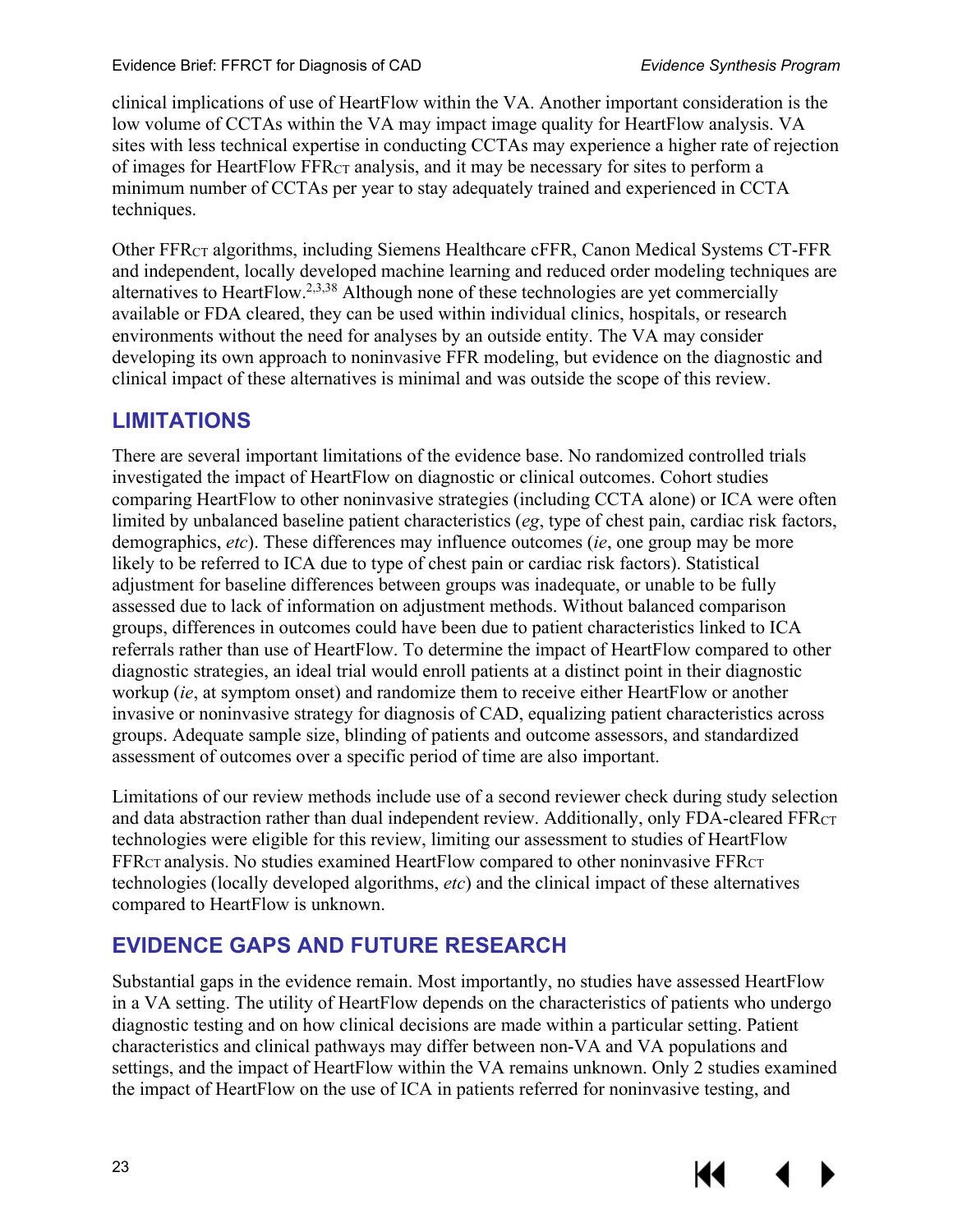KI

comparison of HeartFlow to specific noninvasive strategies is lacking. Clinical decisions and diagnostic pathways likely differ within the VA compared to those in community settings in studies of HeartFlow and direct evidence about how HeartFlow compares to diagnostic tests widely used in the VA is needed. Additionally, only a single study (with serious methodological limitations) examined the impact on ICA use of adding HeartFlow to the clinical pathway for patients referred for CCTA, which is the clinical scenario promoted on the manufacturer website.<sup>[40](#page-31-11)</sup> Controlled studies of ICA rates in patients with suspected coronary disease receiving CCTA or other noninvasive strategies and comparing HeartFlow to specific noninvasive strategies are needed.

## <span id="page-27-0"></span>**CONCLUSIONS**

New evidence did not sufficiently address the evidence gaps identified in the 2019 ESP report. The impact of regularly utilizing HeartFlow for all patients referred for CCTA within the VA is likely low, given the relatively low number of CCTAs performed in the VA and the unclear impact of HeartFlow compared to noninvasive strategies currently used within the VA. However, use of HeartFlow in facilities with a high volume of CCTAs in specific clinical scenarios may have the potential to reduce unnecessary use of coronary angiography. Short-term rates of adverse cardiac events are likely low and do not differ in those receiving HeartFlow or other diagnostic strategies, but additional research is needed on longer-term clinical outcomes comparing rates of adverse cardiac events between HeartFlow and other diagnostic strategies. Research in VA settings and comparing HeartFlow to specific noninvasive strategies is needed to determine the potential impact of HeartFlow within the VA.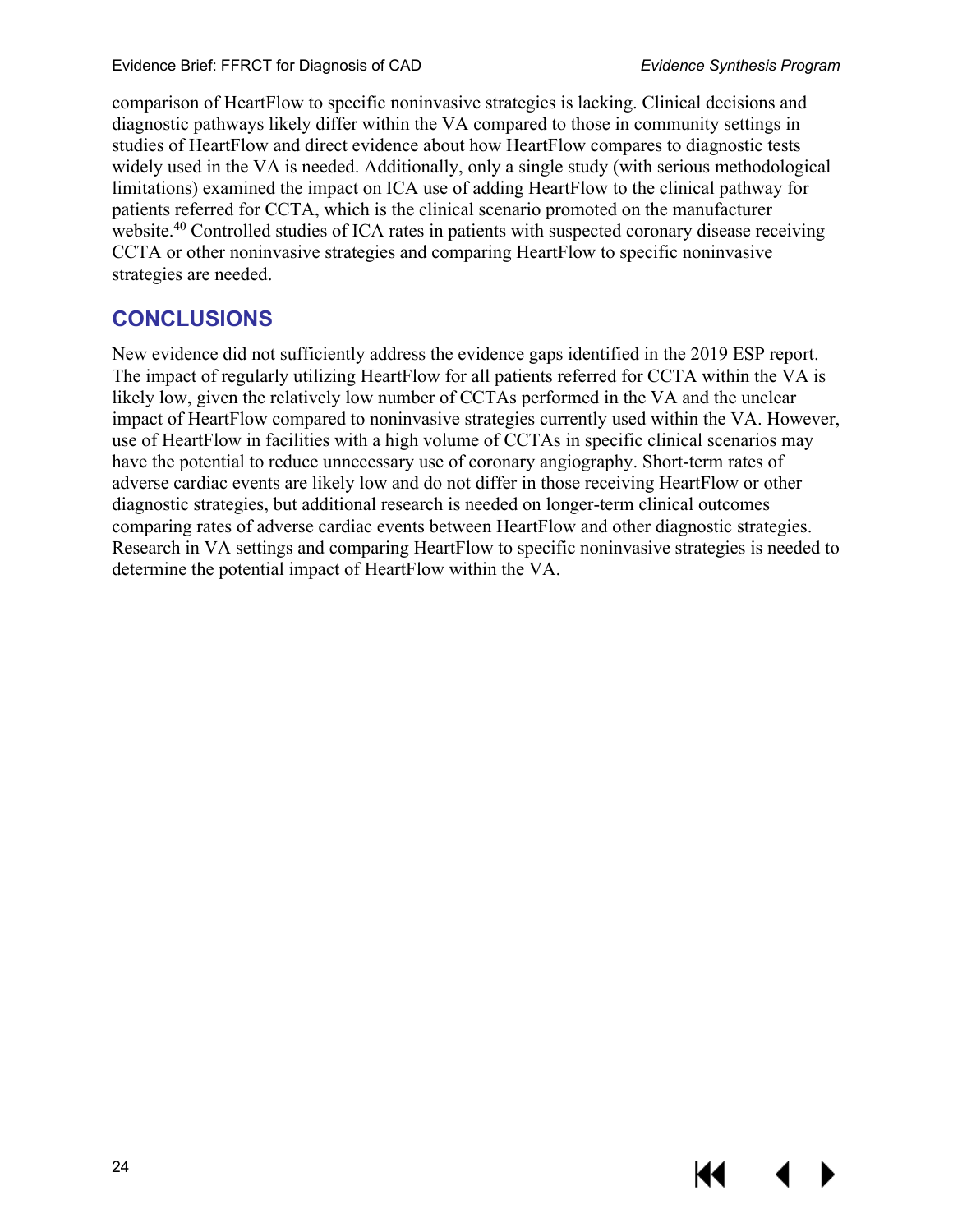К€

## <span id="page-28-0"></span>**ACKNOWLEDGMENTS**

This topic was developed in response to a request from the VA Health Services Research and Development Service for an updated evidence review on the diagnostic, therapeutic, and clinical impact of FFRCT technologies in the noninvasive diagnosis of CAD. The scope was further developed with input from Operational Partners (below) and the ESP Coordinating Center review team.

The authors gratefully acknowledge Kathryn Vela for literature searching and Rachel Ward for editorial and citation management support, and the following individuals for their contributions to this project:

#### **Operational Partners**

Operational partners are system-level stakeholders who have requested the report to inform decision-making. They recommend Technical Expert Panel (TEP) participants; assure VA relevance; help develop and approve final project scope and timeframe for completion; provide feedback on the draft report; and provide consultation on strategies for dissemination of the report to the field and relevant groups.

#### **David Atkins, MD, MPH**

*VA HSR&D Director*

#### **Technical Expert Panel (TEP)**

To ensure robust, scientifically relevant work, the TEP guides topic refinement; provides input on key questions and eligibility criteria, advising on substantive issues or possibly overlooked areas of research; assures VA relevance; and provides feedback on work in progress. TEP members are listed below:

#### **Paul Hess, MD**

*University of Colorado School of Medicine* 

#### **Jeffrey Chenoweth, MD**

*Acting Director, VHA National Radiology Program* 

#### **Peer Reviewers**

The Coordinating Center sought input from external peer reviewers to review the draft report and provide feedback on the objectives, scope, methods used, perception of bias, and omitted evidence. Peer reviewers must disclose any relevant financial or non-financial conflicts of interest. Because of their unique clinical or content expertise, individuals with potential conflicts may be retained. The Coordinating Center and the ESP Center work to balance, manage, or mitigate any potential nonfinancial conflicts of interest identified.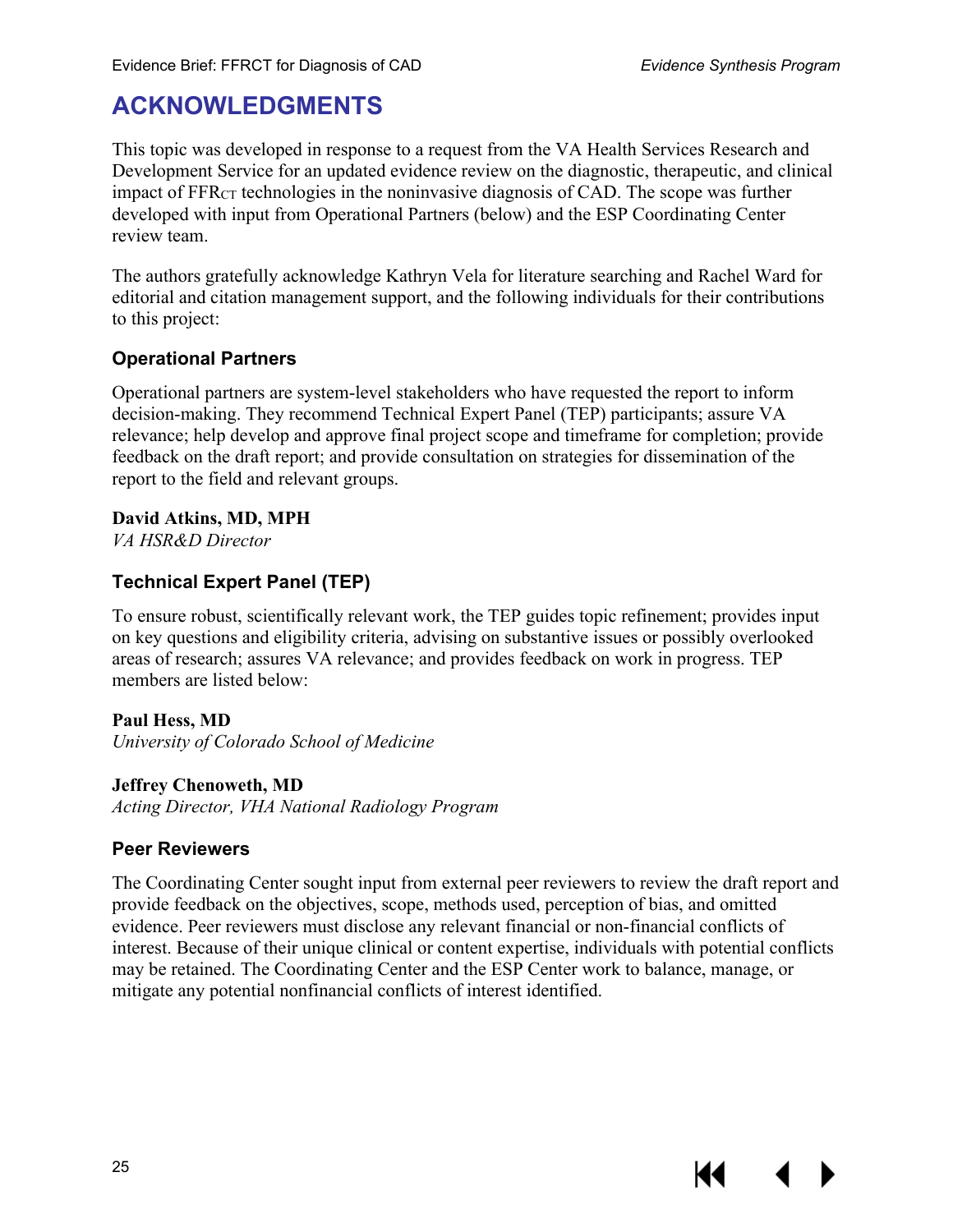KK

## <span id="page-29-0"></span>**REFERENCES**

- <span id="page-29-1"></span>1. Pontone G, Guaricci AI, Palmer SC, et al. Diagnostic performance of non-invasive imaging for stable coronary artery disease: A meta-analysis. *Int J Cardiol.* 2020;300:276- 281.
- <span id="page-29-5"></span>2. Hamon M, Geindreau D, Guittet L, Bauters C, Hamon M. Additional diagnostic value of new ct imaging techniques for the functional assessment of coronary artery disease: A meta-analysis. *European Radiology.* 2019;29(6):3044-3061.
- <span id="page-29-6"></span>3. Celeng C, Leiner T, Maurovich-Horvat P, et al. Anatomical and functional computed tomography for diagnosing hemodynamically significant coronary artery disease: A meta-analysis. *JACC: Cardiovascular Imaging.* 2018:S1936-1878X(1918)30681-30688.
- <span id="page-29-2"></span>4. Bom MJ, Driessen RS, Kurata A, et al. Diagnostic value of comprehensive on-site and off-site coronary ct angiography for identifying hemodynamically obstructive coronary artery disease. *Journal of Cardiovascular Computed Tomography.* 2021;15(1):37-45.
- <span id="page-29-7"></span>5. Cami E, Tagami T, Raff G, et al. Importance of measurement site on assessment of lesion-specific ischemia and diagnostic performance by coronary computed tomography angiography-derived fractional flow reserve. *Journal of Cardiovascular Computed Tomography.* 2020;29:29.
- <span id="page-29-14"></span>6. Driessen RS, Danad I, Stuijfzand WJ, et al. Comparison of coronary computed tomography angiography, fractional flow reserve, and perfusion imaging for ischemia diagnosis. *Journal of the American College of Cardiology.* 2019;73(2):161-173.
- <span id="page-29-12"></span><span id="page-29-8"></span>7. Ko BS, Linde JJ, Ihdayhid AR, et al. Non-invasive ct-derived fractional flow reserve and static rest and stress ct myocardial perfusion imaging for detection of haemodynamically significant coronary stenosis. *The International Journal of Cardiovascular Imaging.*  2019;35(11):2103-2112.
- <span id="page-29-11"></span>8. Pontone G, Baggiano A, Andreini D, et al. Stress computed tomography perfusion versus fractional flow reserve ct derived in suspected coronary artery disease: The PERFECTION study. *JACC: Cardiovascular Imaging.* 2019;12(8 Pt 1):1487-1497.
- <span id="page-29-13"></span><span id="page-29-9"></span>9. Pontone G, Baggiano A, Andreini D, et al. Dynamic stress computed tomography perfusion with a whole-heart coverage scanner in addition to coronary computed tomography angiography and fractional flow reserve computed tomography derived. *JACC: Cardiovascular Imaging.* 2019;12(12):2460-2471.
- <span id="page-29-10"></span>10. Tanigaki T, Emori H, Kawase Y, et al. Qfr versus FFR derived from computed tomography for functional assessment of coronary artery stenosis. *JACC: Cardiovascular Interventions.* 2019;12(20):2050-2059.
- <span id="page-29-3"></span>11. Douglas PS, Pontone G, Hlatky MA, et al. Clinical outcomes of fractional flow reserve by computed tomographic angiography-guided diagnostic strategies vs. Usual care in patients with suspected coronary artery disease: The prospective longitudinal trial of FFR(ct): Outcome and resource impacts study. *European Heart Journal.*  2015;36(47):3359-3367.
- <span id="page-29-4"></span>12. Norgaard BL, Gormsen LC, Botker HE, et al. Myocardial perfusion imaging versus computed tomography angiography-derived fractional flow reserve testing in stable patients with intermediate-range coronary lesions: Influence on downstream diagnostic workflows and invasive angiography findings. *Journal of the American Heart Association.* 2017;6(8):22.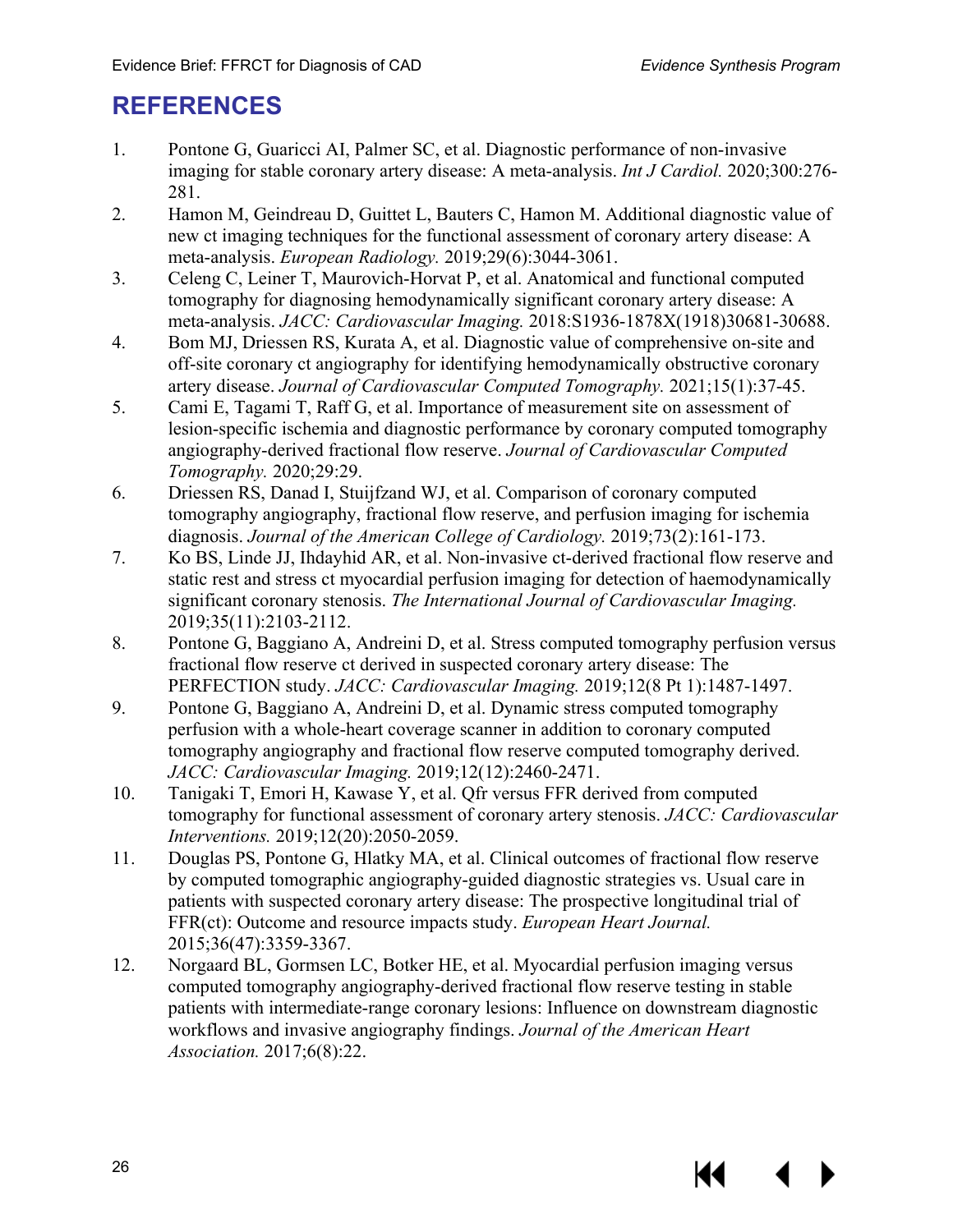KK

- <span id="page-30-23"></span><span id="page-30-22"></span><span id="page-30-21"></span><span id="page-30-17"></span><span id="page-30-0"></span>13. Rabbat M, Leipsic J, Bax J, et al. Fractional flow reserve derived from coronary computed tomography angiography safely defers invasive coronary angiography in patients with stable coronary artery disease. *Journal of Clinical Medicine.* 2020;9(2):24.
- <span id="page-30-18"></span><span id="page-30-1"></span>14. Andreini D, Modolo R, Katagiri Y, et al. Impact of fractional flow reserve derived from coronary computed tomography angiography on heart team treatment decision-making in patients with multivessel coronary artery disease: Insights from the syntax iii revolution trial. *Circulation: Cardiovascular Interventions.* 2019;12(12):e007607.
- <span id="page-30-14"></span><span id="page-30-3"></span>15. Jensen JM, Bøtker HE, Mathiassen ON, et al. Computed tomography derived fractional flow reserve testing in stable patients with typical angina pectoris: Influence on downstream rate of invasive coronary angiography. *European Heart Journal Cardiovascular Imaging.* 2018;19(4):405-414.
- <span id="page-30-4"></span>16. Norgaard BL, Hjort J, Gaur S, et al. Clinical use of coronary cta-derived FFR for decision-making in stable cad. *JACC: Cardiovascular Imaging.* 2017;10(5):541-550.
- <span id="page-30-20"></span><span id="page-30-2"></span>17. Baggiano A, Fusini L, Del Torto A, et al. Sequential strategy including FFR<sub>ct</sub> plus stress-ctp impacts on management of patients with stable chest pain: The stress-ctp ripcord study. *Journal of Clinical Medicine.* 2020;9(7):08.
- <span id="page-30-25"></span><span id="page-30-15"></span>18. Curzen NP, Nolan J, Zaman AG, Norgaard BL, Rajani R. Does the routine availability of ct-derived FFR influence management of patients with stable chest pain compared to ct angiography alone?: The FFRCT ripcord study. *JACC Cardiovascular Imaging.*  2016;9(10):1188-1194.
- <span id="page-30-24"></span><span id="page-30-6"></span>19. Fairbairn TA, Nieman K, Akasaka T, et al. Real-world clinical utility and impact on clinical decision-making of coronary computed tomography angiography-derived fractional flow reserve: Lessons from the advance registry. *European Heart Journal.*  2018;39(41):3701-3711.
- <span id="page-30-16"></span><span id="page-30-10"></span>20. Fares A, Alaiti MA, Alkhalil A, et al. Real world utilization of computed tomography derived fractional flow reserve: Single center experience in the united states. *Cardiovascular Revascularization Medicine.* 2019;20(12):1043-1047.
- <span id="page-30-19"></span><span id="page-30-13"></span><span id="page-30-7"></span>21. Jang J, Krishnaswami A, Rogers C, Hung Y, Sengupta S. The impact of fractional flow reserve derived from coronary computed tomography angiography in a managed healthcare system – kaiser permanente northern california [abstract #50]. *Journal of Cardiovascular Computed Tomography.* 2016;10(3):S1-S96.
- <span id="page-30-8"></span>22. Shiono Y, Matsuo H, Kawasaki T, et al. Clinical impact of coronary computed tomography angiography-derived fractional flow reserve on japanese population in the advance registry. *Circulation Journal.* 2019;83(6):1293-1301.
- <span id="page-30-11"></span>23. Van Belle E, Raposo L, Bravo Baptista S, et al. Impact of an interactive ct/FFR<sub>ct</sub> interventional planner on coronary artery disease management decision making. *JACC: Cardiovascular Imaging.* 2021;04:04.
- <span id="page-30-5"></span>24. Douglas PS, De Bruyne B, Pontone G, et al. 1-year outcomes of FFRCT-guided care in patients with suspected coronary disease: The platform study. *Journal of the American College of Cardiology.* 2016;68(5):435-445.
- <span id="page-30-9"></span>25. Anastasius M, Maggiore P, Huang A, et al. The clinical utility of FFRCT stratified by age. *Journal of Cardiovascular Computed Tomography.* 2020;23:23.
- <span id="page-30-12"></span>26. Ihdayhid AR, Norgaard BL, Gaur S, et al. Prognostic value and risk continuum of noninvasive fractional flow reserve derived from coronary ct angiography. *Radiology.*  2019;292(2):343-351.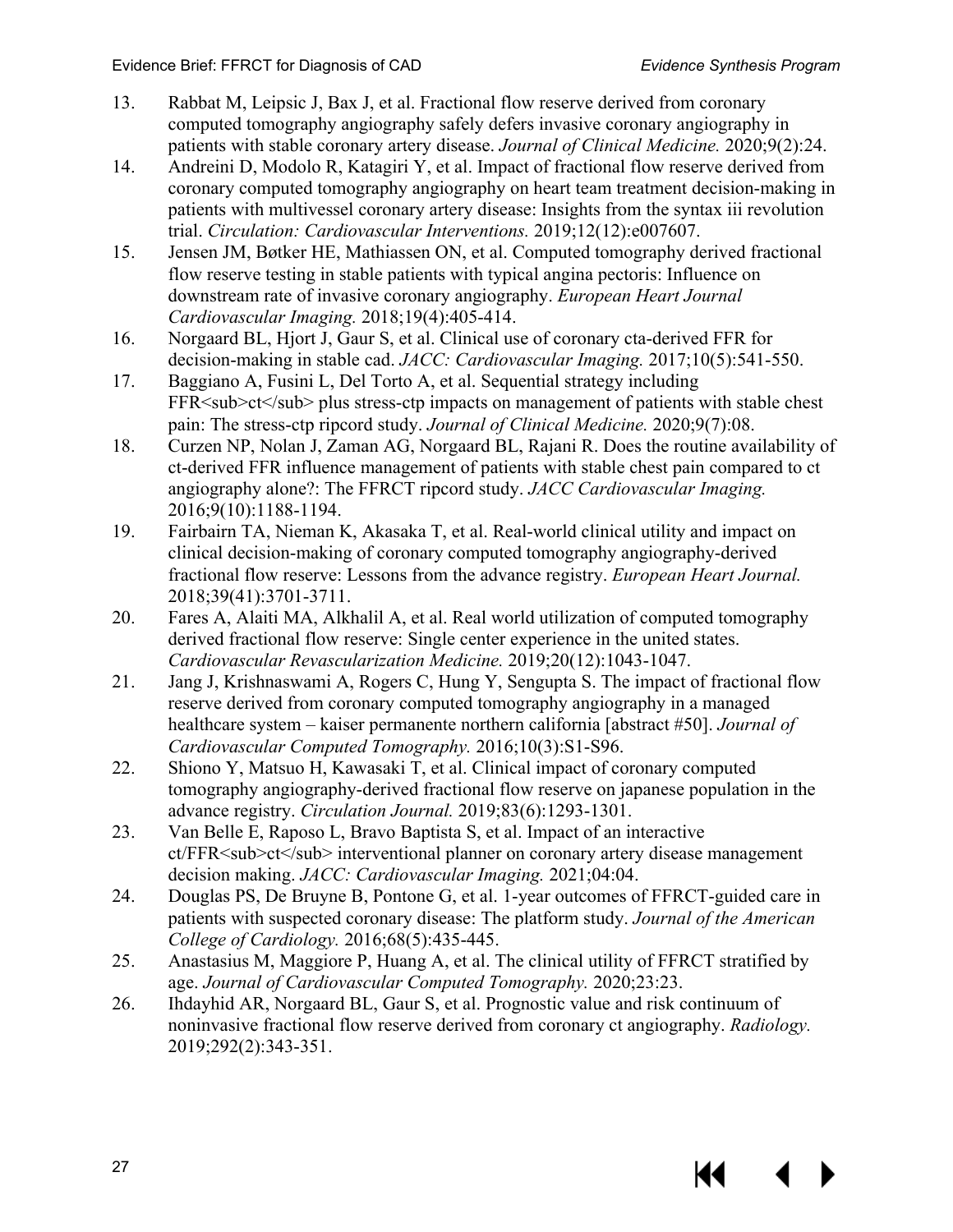- <span id="page-31-17"></span><span id="page-31-16"></span><span id="page-31-15"></span>27. Patel MR, Norgaard BL, Fairbairn TA, et al. 1-year impact on medical practice and clinical outcomes of FFR<sub>ct</sub>: The advance registry. *JACC: Cardiovascular Imaging.* 2020;13(1 Pt 1):97-105.
- <span id="page-31-14"></span>28. Norgaard BL, Mortensen MB, Parner E, et al. Clinical outcomes following real-world computed tomography angiography-derived fractional flow reserve testing in chronic coronary syndrome patients with calcification. *European Heart Journal Cardiovascular Imaging.* 2020;13:13.
- <span id="page-31-0"></span>29. Helfand M, Anderson J, Peterson K, D B. *Evidence assist: Coronary computed tomography angiography innovations in noninvasive diagnosis of coronary artery disease.* Washington, DC: Evidence Synthesis Program, Health Services Research and Development Service, Office of Research and Development, Department of Veterans Affairs. VA ESP Project #09-199; 2019. Available at: [https://www.hsrd.research.va.gov/publications/esp/reports.cfm;2019.](https://www.hsrd.research.va.gov/publications/esp/reports.cfm;2019)
- <span id="page-31-1"></span>30. Katz D, Gavin M. In the clinic: Stable ischemic heart disease. *Annals of Internal Medicine.* 2019.
- <span id="page-31-2"></span>31. Lan W-C, Chen Y-H, Liu S-H. Non-invasive imaging modalities for the diagnosis of coronary artery disease: The present and the future. *Tzu Chi Medical Journal.*  2013;25(4):206-212.
- <span id="page-31-3"></span>32. Siontis GC, Mavridis D, Greenwood JP, et al. Outcomes of non-invasive diagnostic modalities for the detection of coronary artery disease: Network meta-analysis of diagnostic randomised controlled trials. *BMJ.* 2018;360:k504.
- <span id="page-31-4"></span>33. Haase R SP, Gueret P, et al. . Diagnosis of obstructive coronary artery disease using computed tomography angiography in patients with stable chest pain depending on clinical probability and in clinically important subgroups: Meta-analysis of individual patient data. *BMJ (Clinical Research Ed).* 2019;365(l1945).
- <span id="page-31-5"></span>34. Hecht HS, Narula J, Fearon WF. Fractional flow reserve and coronary computed tomographic angiography: A review and critical analysis. *Circulation Research.*  2016;119(2):300-316.
- <span id="page-31-6"></span>35. Leber WA. Is FFR-ct a "game changer" in the diagnostic management of stable coronary artery disease? *Herz.* 2016;41(5):398-404.
- <span id="page-31-7"></span>36. Xie X, Zheng M, Wen D, Li Y, Xie S. A new cfd based non-invasive method for functional diagnosis of coronary stenosis. *Biomedical Engineering Online.*  2018;17(1):36.
- <span id="page-31-8"></span>37. Ball C, Pontone G, Rabbat M. Fractional flow reserve derived from coronary computed tomography angiography datasets: The next frontier in noninvasive assessment of coronary artery disease. *Biomedical Research International.* 2018;2018:2680430.
- <span id="page-31-9"></span>38. Khav N IA, Ko B Ct-derived fractional flow reserve (ct-FFR) in the evaluation of coronary artery disease. *Heart, Lung & Circulation.* 2020;29:1621-1632.
- <span id="page-31-10"></span>39. HeartFlow. HeartFlow. 2018; [https://www.heartflow.com/.](https://www.heartflow.com/) Accessed April 30, 2019.
- <span id="page-31-11"></span>40. HeartFlow Inc. Non-invasive cardiac test. [https://www.heartflow.com/patients/overview/.](https://www.heartflow.com/patients/overview/) Accessed April, 2021.
- <span id="page-31-12"></span>41. ECRI Institute. Ffrct software (HeartFlow, inc.) for evaluating coronary artery diease. 2020.
- <span id="page-31-13"></span>42. Huang A MP, Brown RA, et al. . Ct-derived fractional flow reserve (ffrct): From gatekeeping to roadmapping. *Canadian Association of Radiologists Journal.*  2020;71(2):201-207.

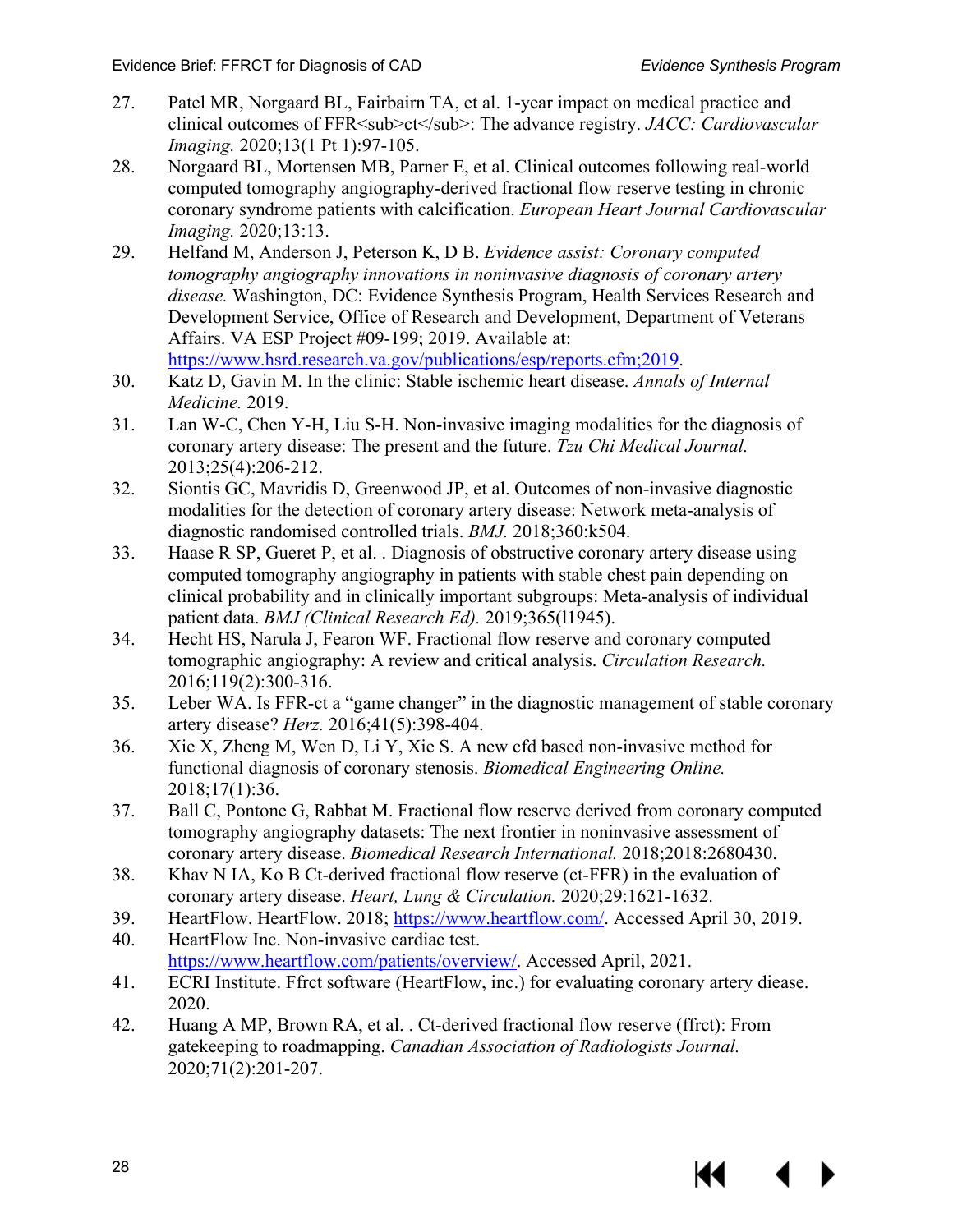- <span id="page-32-0"></span>43. Chen J WL, Pope KL, Meek LJ, Rosamond T, Walker CM. Ffrct: Current status. *AJR Am J Roentgenol.* 2020;216(3):640-648.
- <span id="page-32-1"></span>44. NICE. Qangio xa 3d/qfr imaging software for assessing coronary obstructions - medtech innovation briefing (mib146). 2018.
- <span id="page-32-2"></span>45. Ernst CB. HeartFlow announces decision by centers for medicare & medicaid services to assign a new technology payment classification to HeartFlow® ffrct analysis. 2017; [https://www.businesswire.com/news/home/20171106005472/en/HeartFlow-Announces-](https://www.businesswire.com/news/home/20171106005472/en/HeartFlow-Announces-Decision-Centers-Medicare-Medicaid-Services)[Decision-Centers-Medicare-Medicaid-Services.](https://www.businesswire.com/news/home/20171106005472/en/HeartFlow-Announces-Decision-Centers-Medicare-Medicaid-Services) Accessed March 19, 2019.
- <span id="page-32-3"></span>46. New policy decisions give millions access to HeartFlow ffrct analysis. 2018; [https://www.dicardiology.com/content/new-policy-decisions-give-millions-access](https://www.dicardiology.com/content/new-policy-decisions-give-millions-access-heartflow-ffrct-analysis)[heartflow-ffrct-analysis.](https://www.dicardiology.com/content/new-policy-decisions-give-millions-access-heartflow-ffrct-analysis) Accessed March 19, 2019.
- <span id="page-32-4"></span>47. Whiting P, Savović J, Higgins JP, et al. Robis: A new tool to assess risk of bias in systematic reviews was developed. *Journal of Clinical Epidemiology.* 2016;69:225-234.
- <span id="page-32-11"></span><span id="page-32-5"></span>48. Whiting P, Rutjes AW, Westwood ME, et al. Quadas-2: A revised tool for the quality assessment of diagnostic accuracy studies. *Annals of Internal Medicine.* 2011;155:529- 536.
- <span id="page-32-12"></span><span id="page-32-6"></span>49. Sterne JA, Hernán MA, Reeves BC, et al. Robins-i: A tool for assessing risk of bias in non-randomised studies of interventions. *BMJ.* 2016;355:i4919.
- <span id="page-32-7"></span>50. Murad MH SS, Haffar S, Bazerbachi F. Methodological quality and synthesis of case series and case reports. *BMJ Evidence-Based Medicine.* 2018;23(2):60-63.
- <span id="page-32-8"></span>51. Berkman ND, Lohr KN, Ansari M, et al. *Grading the strength of a body of evidence when assessing health care interventions for the effective health care program of the agency for healthcare research and quality: An update methods guide for effectiveness and comparative effectiveness reviews.* Rockville, MD: Agency for Healthcare Research and Quality;2013.
- <span id="page-32-13"></span><span id="page-32-9"></span>52. US Department of Veterans Affairs. VA informatics and computing infrastructure (vinci). [https://www.hsrd.research.va.gov/for\\_researchers/vinci/.](https://www.hsrd.research.va.gov/for_researchers/vinci/) Accessed April 23, 2019.
- <span id="page-32-14"></span><span id="page-32-10"></span>53. Fairbairn TA, Dobson R, Hurwitz-Koweek L, et al. Sex differences in coronary computed tomography angiography-derived fractional flow reserve: Lessons from advance. *JACC: Cardiovascular Imaging.* 2020;13(12):2576-2587.
- <span id="page-32-17"></span>54. Nous F, Budde RPJ, Fairbairn TA, et al. Temporal changes in FFR<sub>ct</sub>-guided management of coronary artery disease - lessons from the advance registry. *Journal of Cardiovascular Computed Tomography.* 2021;15(1):48-55.
- 55. Pontone G, Weir-McCall JR, Baggiano A, et al. Determinants of rejection rate for coronary ct angiography fractional flow reserve analysis. *Radiology.* 2019;292(3):597- 605.
- <span id="page-32-16"></span>56. Colleran R, Douglas PS, Hadamitzky M, et al. An FFRCT diagnostic strategy versus usual care in patients with suspected coronary artery disease planned for invasive coronary angiography at german sites: One-year results of a subgroup analysis of the platform (prospective longitudinal trial of FFRCT: Outcome and resource impacts) study. *Open Heart.* 2017;4(1).
- <span id="page-32-18"></span>57. Hlatky MA, De Bruyne B, Pontone G, et al. Quality-of-life and economic outcomes of assessing fractional flow reserve with computed tomography angiography: Platform. *Journal of the American College of Cardiology.* 2015;66(21):2315-2323.
- <span id="page-32-15"></span>58. Matsumura-Nakano Y, Kawaji T, Shiomi H, et al. Optimal cutoff value of fractional flow reserve derived from coronary computed tomography angiography for predicting